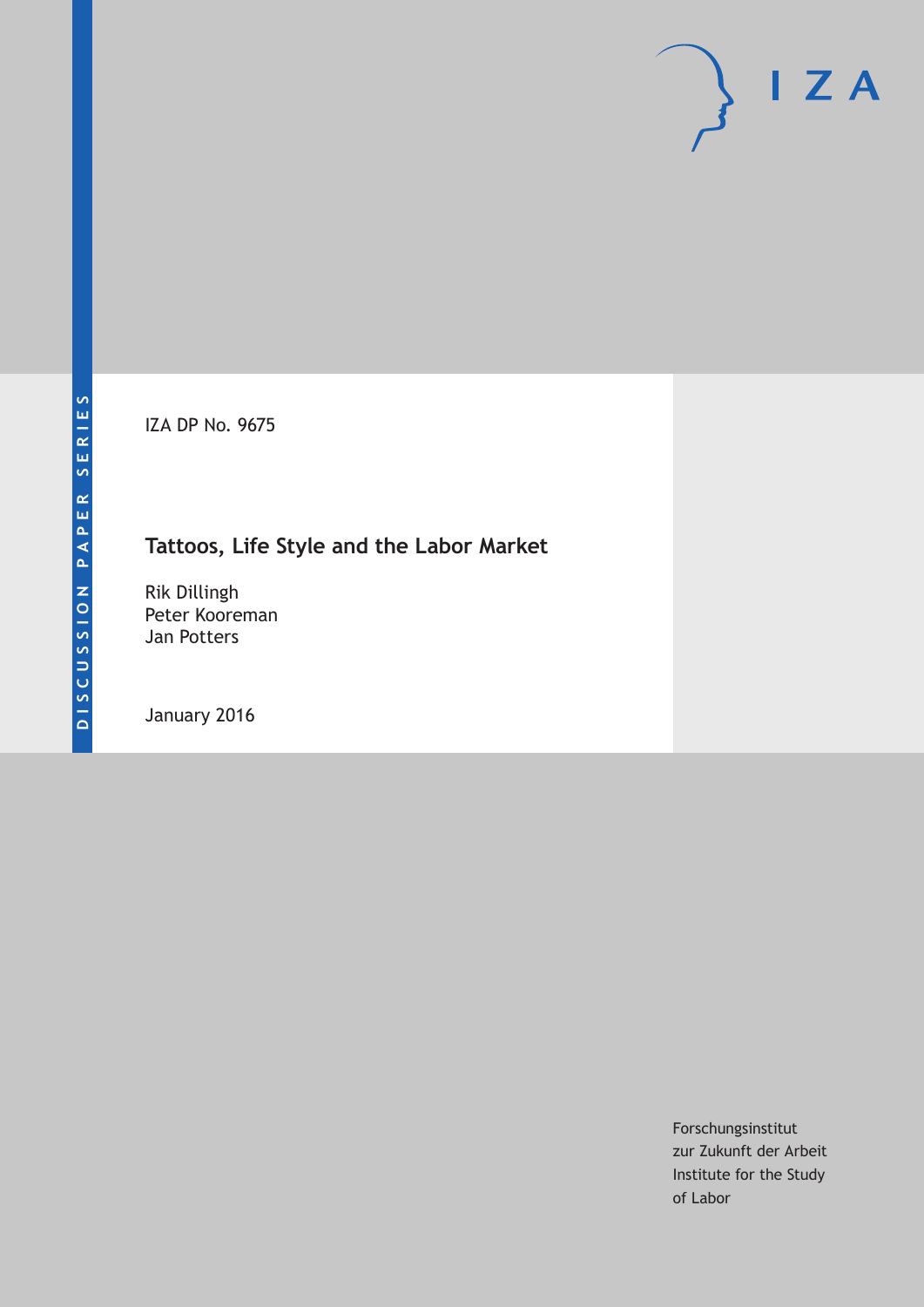# **Tattoos, Life Style and the Labor Market**

# **Rik Dillingh**

*Tilburg University* 

### **Peter Kooreman**

*Tilburg University and IZA* 

### **Jan Potters**

*Tilburg University*

Discussion Paper No. 9675 January 2016

IZA

P.O. Box 7240 53072 Bonn Germany

Phone: +49-228-3894-0 Fax: +49-228-3894-180 E-mail: iza@iza.org

Any opinions expressed here are those of the author(s) and not those of IZA. Research published in this series may include views on policy, but the institute itself takes no institutional policy positions. The IZA research network is committed to the IZA Guiding Principles of Research Integrity.

The Institute for the Study of Labor (IZA) in Bonn is a local and virtual international research center and a place of communication between science, politics and business. IZA is an independent nonprofit organization supported by Deutsche Post Foundation. The center is associated with the University of Bonn and offers a stimulating research environment through its international network, workshops and conferences, data service, project support, research visits and doctoral program. IZA engages in (i) original and internationally competitive research in all fields of labor economics, (ii) development of policy concepts, and (iii) dissemination of research results and concepts to the interested public.

IZA Discussion Papers often represent preliminary work and are circulated to encourage discussion. Citation of such a paper should account for its provisional character. A revised version may be available directly from the author.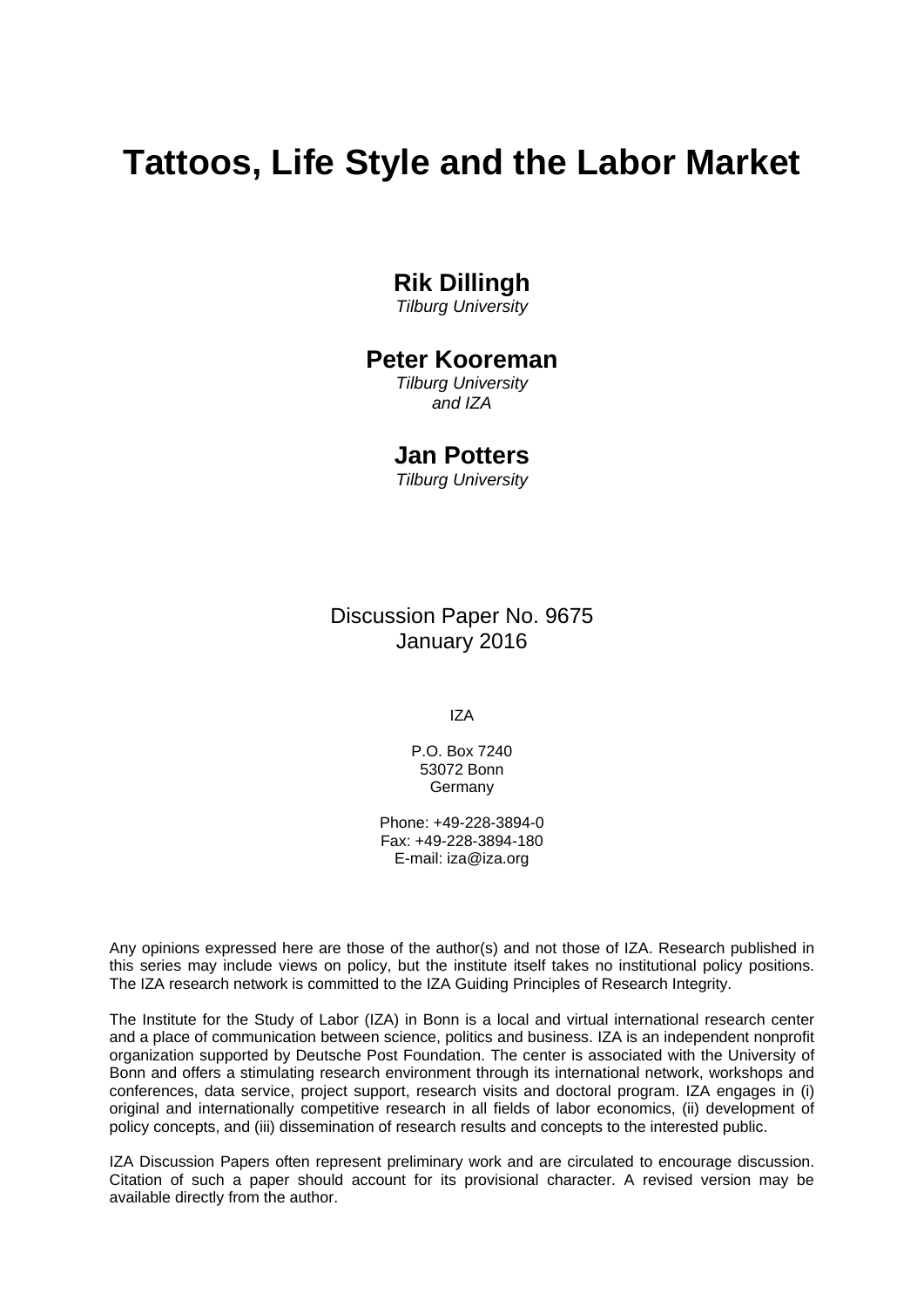IZA Discussion Paper No. 9675 January 2016

# **ABSTRACT**

# **Tattoos, Life Style and the Labor Market\***

Placing a tattoo is a choice with potentially significant and long-lasting social and economic consequences. In this study we look at the factors determining the decision to place a tattoo and combine this with several outcomes, such as income and employment status, living together with a partner, (perceived) health and substance use. The analyses are based on unique panel data of a representative sample of Dutch individuals. The tattooed population differs significantly from the non-tattooed population on a wide range of characteristics. The first part of our analysis describes the number, timing, location, size and visibility of tattoos. In the second part we use fixed effects and instrumental variables analysis to explore the effect of tattoos on the above mentioned outcome measures. Our analyses suggest less favorable outcomes for people with (very visible) tattoos, though especially in the case of the labor market, the relationships are relatively weak.

JEL Classification: J10, J20

Keywords: tattoos, labor market, health, family, panel data

Corresponding author:

Rik Dillingh Department of Economics Tilburg University PO Box 90153 5000 LE Tilburg The Netherlands E-mail: w.f.dillingh@uvt.nl

 $\overline{\phantom{a}}$ 

<sup>\*</sup> The authors would like to thank Nynke de Groot, Mauro Mastrogiacomo, Arthur van Soest, Marike Knoef, Ben Vollaard, Iris Kooreman, the participants of the 29<sup>th</sup> Annual Conference of the European Society for Population Economics (ESPE) on June 18, 2015 in Izmir and the participants of the Labor-Health Seminar on September 9, 2014 at Tilburg University for valuable comments and suggestions and Joris Mulder and Miquelle Marchand from CentERdata and Thijs Veenstra from RIVM for their help with the data collection. The LISS panel data used in this study were collected by CentERdata (Tilburg University, The Netherlands) through its MESS project funded by the Netherlands Organization for Scientific Research.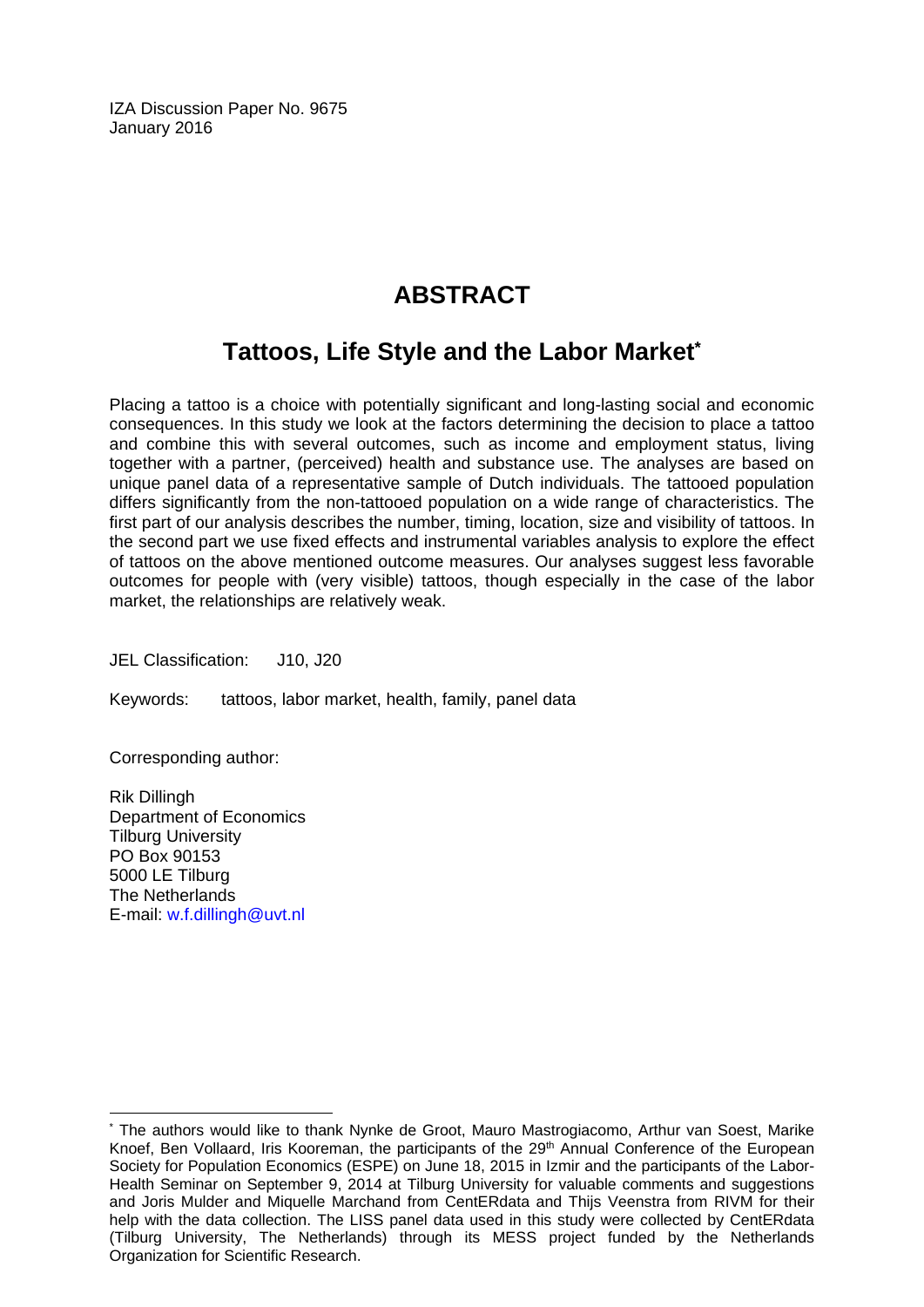#### *1. Introduction*

Various aspects of physical appearance – both objective characteristics like height and more subjective characteristics such as beauty – have been shown to influence labor market outcomes (Hamermesh and Biddle, 1994; Watkins and Johnston, 2000; Harper, 2000). A person's natural features and the way he or she is clothed and groomed can have an effect on hiring, firing and promoting decisions of employers, possibly through direct preferences or through an (assumed) relationship with productivity. Natural features like height and beauty are largely exogenous and can only be changed to a certain extent and/or at high costs. One's clothing style, on the other hand, can be changed radically overnight and can be used as an identity signaling device.

A specific example of identity signaling is placing a tattoo (Akerlof and Kranton, 2000; Fryer and Jackson, 2008). A tattoo is a permanent ink decoration on the skin. Techniques for removing tattoos have substantially improved, but even with the latest laser treatments the procedure is still painful, costly and not always (completely) successful. This means most people effectively make a life time decision when they choose to have a tattoo. Tattoos are widespread and growing in number, yet still controversial. Between 10 and 20 percent of the American population is estimated to have a tattoo – with peaks up to 40 percent of those in their thirties - increasingly including mainstream, middle class individuals (Roberts, 2012; Brallier et al., 2011). For specific, potentially influential, subgroups these percentages can be much higher still. For example, the overall tattoo percentage of NBA players has been over fifty percent every season in the period 2010-2014 ("NBA Tattoos", 2015).

By marking their skin, the tattooed actively identify and position themselves in a particular way, privately and/or publicly, depending on the visibility of their tattoo. This is a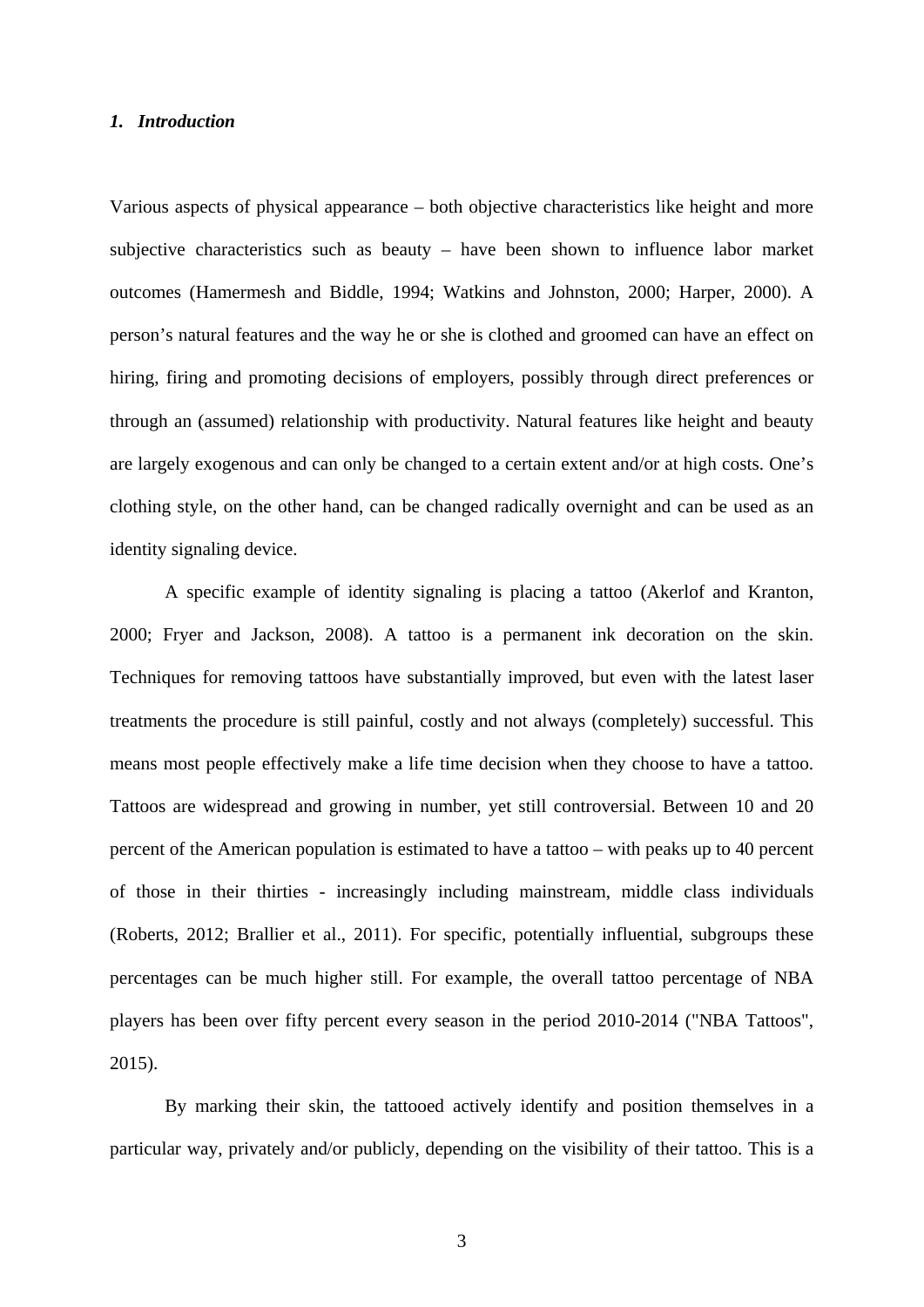choice with potentially significant economic and social consequences. Despite the fact that tattoos seem to become more and more common, a tattoo remains a justified reason in the eye of large parts of society, including people in supervisory roles, for being denied employment (e.g. Bekhor et al, 1995; Brallier et al., 2011). Doleac and Stein (2013) show that online market outcomes suffer when the seller displays a wrist tattoo. Harger (2014) finds higher recidivism for inmates with visible tattoos, possibly due to worse employment opportunities.

Besides job market perspectives, research has also focused on the potential relationship between tattoos and (mental) health and deviant behavior (Roberts, 2012). For example, Stirn et al. (2006) find that tattooing is significantly correlated with the perception of reduced mental health and both tattooing and body piercing are correlated with significantly increased sensation-seeking behavior. Mocan and Tekin (2006) show that having a permanent tattoo is associated with a higher propensity to commit crime. Putnins (2011) finds significant positive correlations between having a tattoo and aggression and substance use.

In this study we look at the factors determining the decision to place a (visible) tattoo and relate this to several relevant outcomes, such as income and employment status, (perceived) health and substance use. Not all of these relationships are plausibly causal. Some personal characteristics will help explain why someone chooses to place a tattoo and those characteristics are likely to play a role in many other choices and socioeconomic or health outcomes too. A causal relationship between having a (visible) tattoo and certain socioeconomic outcomes is most plausible through the interaction with other people who may have a (dis)taste for it. We will examine these relationships with fixed effects and instrumental variable analyses. However, the distribution of (visible) tattoos is far from random and possible ways to approximate an experiment on this subject quickly run into practical and/or ethical restrictions. This limits the potential for assessing causal effects.

4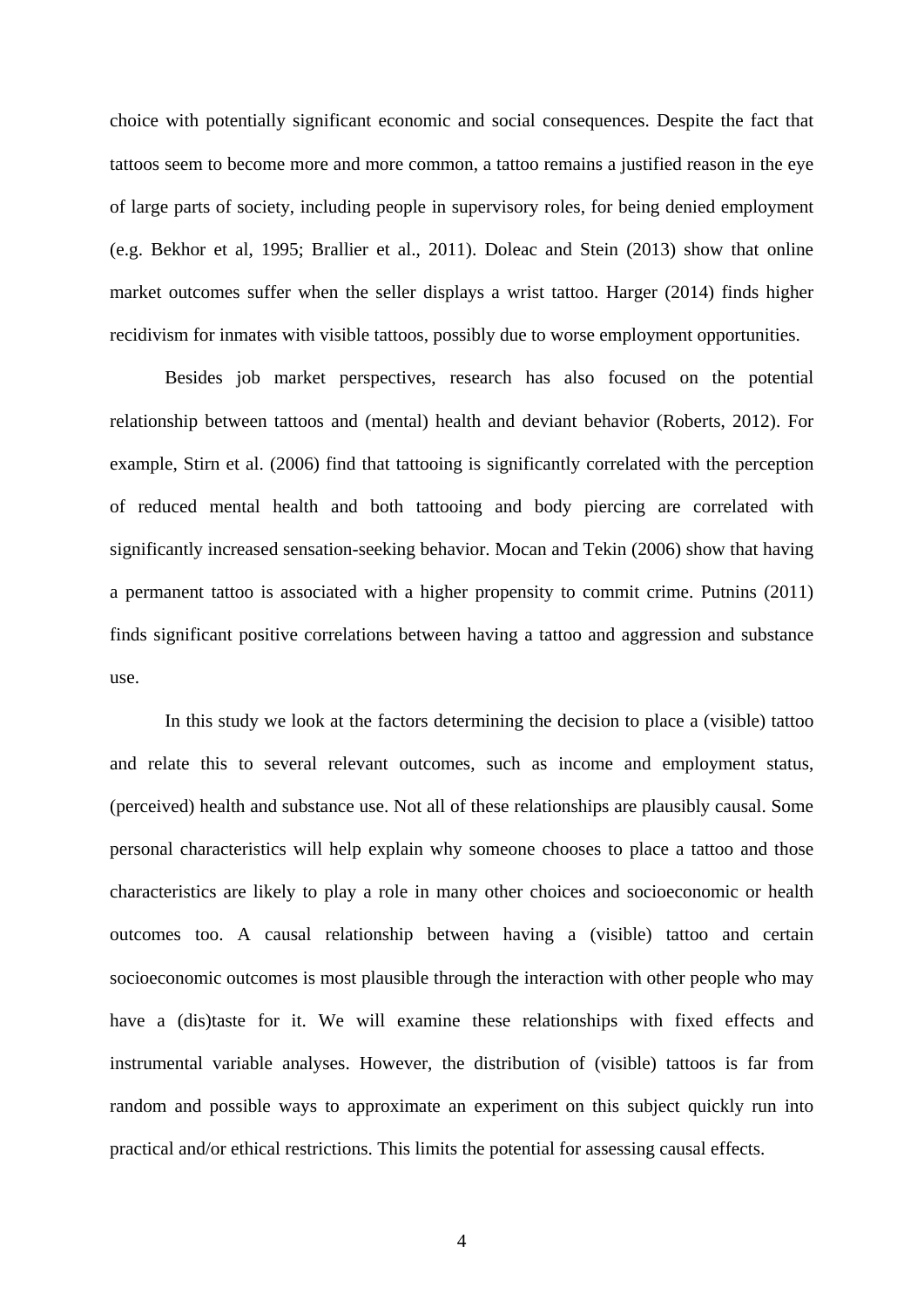#### *2. Data*

1

The analyses are based on data from a variety of surveys of the Longitudinal Internet Studies for the Social sciences (LISS) panel administered by CentERdata (Tilburg University, The Netherlands). The LISS panel is a representative sample of Dutch individuals. The panel is based on a true probability sample of households drawn from the population register. Households participate in monthly internet surveys. If they could not otherwise participate they are provided with a computer and Internet connection. The panel is in full operation since October 2007. Background variables like age, gender, household composition, education and several income measures are updated at regular time intervals by one member of the household. A longitudinal survey is fielded in the panel every year, covering a large variety of domains including work, education, income, housing, time use, political views, values and personality. The panel also contains a number of separate unique studies on a range of subjects, like measuring disease prevention, time use and consumption, or risk attitudes. This paper combines information from several of these studies (see Appendix 1 for an overview).

 For the purpose of this study we developed an extra questionnaire on the prevalence of tattoos and piercings, which was presented to the LISS panel members in May  $2013$ .<sup>1</sup> We received 5,215 completed questionnaires out of  $6,433$  (a response of  $81.1\%$ ).<sup>2</sup> The questions focused on objective characteristics like the number of tattoos, the year of placement,

<sup>&</sup>lt;sup>1</sup> In our questionnaire we also asked whether our respondents had any piercings. Women have (ear) piercings much more often than man, but piercings other than through the ears are relatively rare for both genders. An important difference between tattoos and piercings is that most piercings are relatively easily removed or hidden, if desired. Respondents indicated that almost none of the piercings other than through the ears are normally visible to everyone and cannot be removed or hidden  $(N=17)$ . Therefore, we do not include these data in our further analyses.

 $2$  The non-response was somewhat higher among the young, the higher educated, women, those with a non-western background and those living in the more urban areas.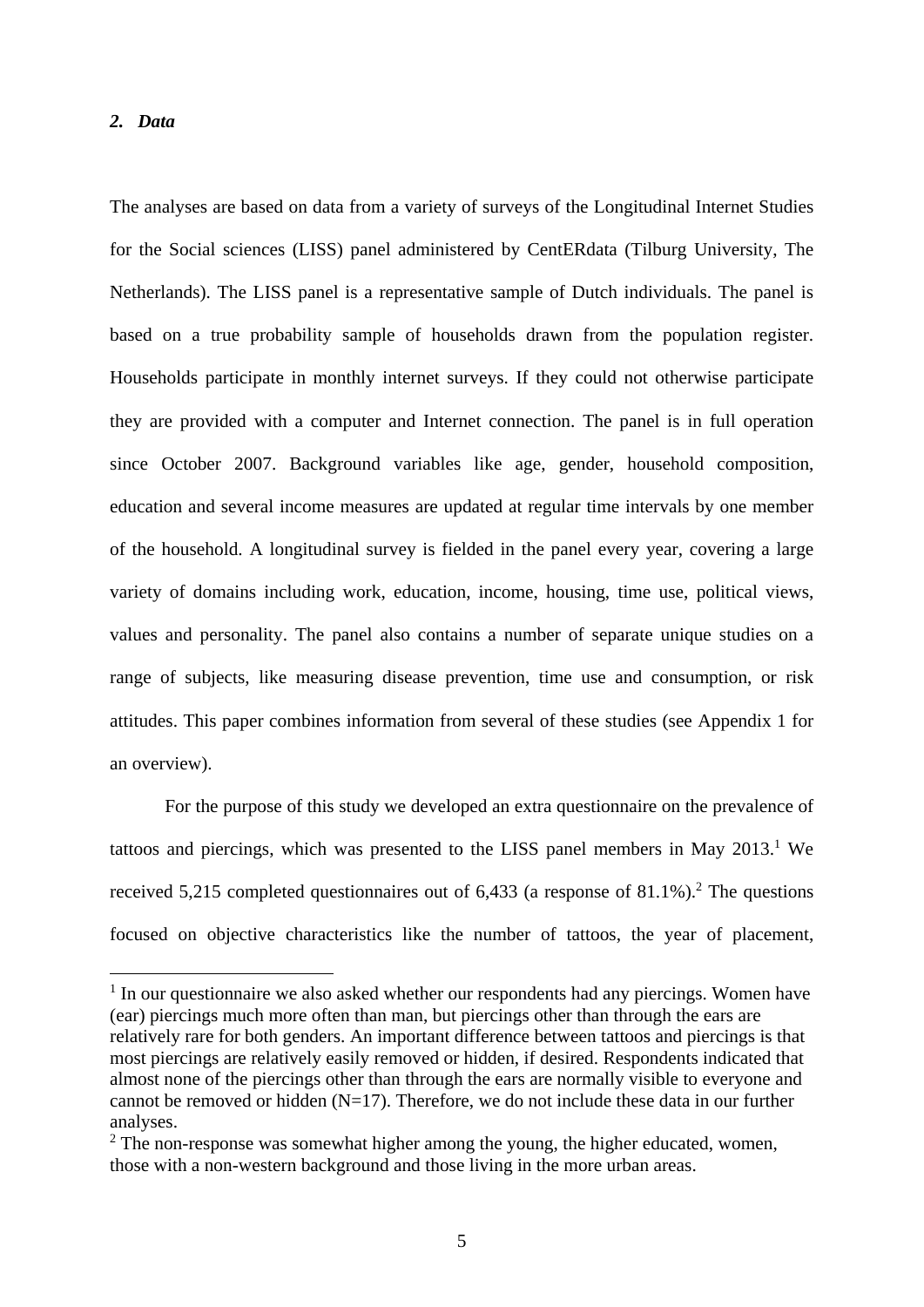location, size and visibility. When people indicated to have three or more tattoos, we only collected detailed information on their first and last tattoo.

#### *Descriptive statistics*

Almost 10% of the panel members indicated having one or more tattoos (N=512). Figure 1 shows the dispersion of these tattoos over the separate parts of the body. The favorite location for a tattoo is the upper arm (of those individuals with one or more tattoos almost 40 percent has a tattoo on the upper arms), closely followed by the back and/or belly. Because one person can have one or more tattoos spread over more than one part of the body, the total adds up to more than 100 percent.



*Note: adds up to more than 100%, because a tattoo can cover more than one location*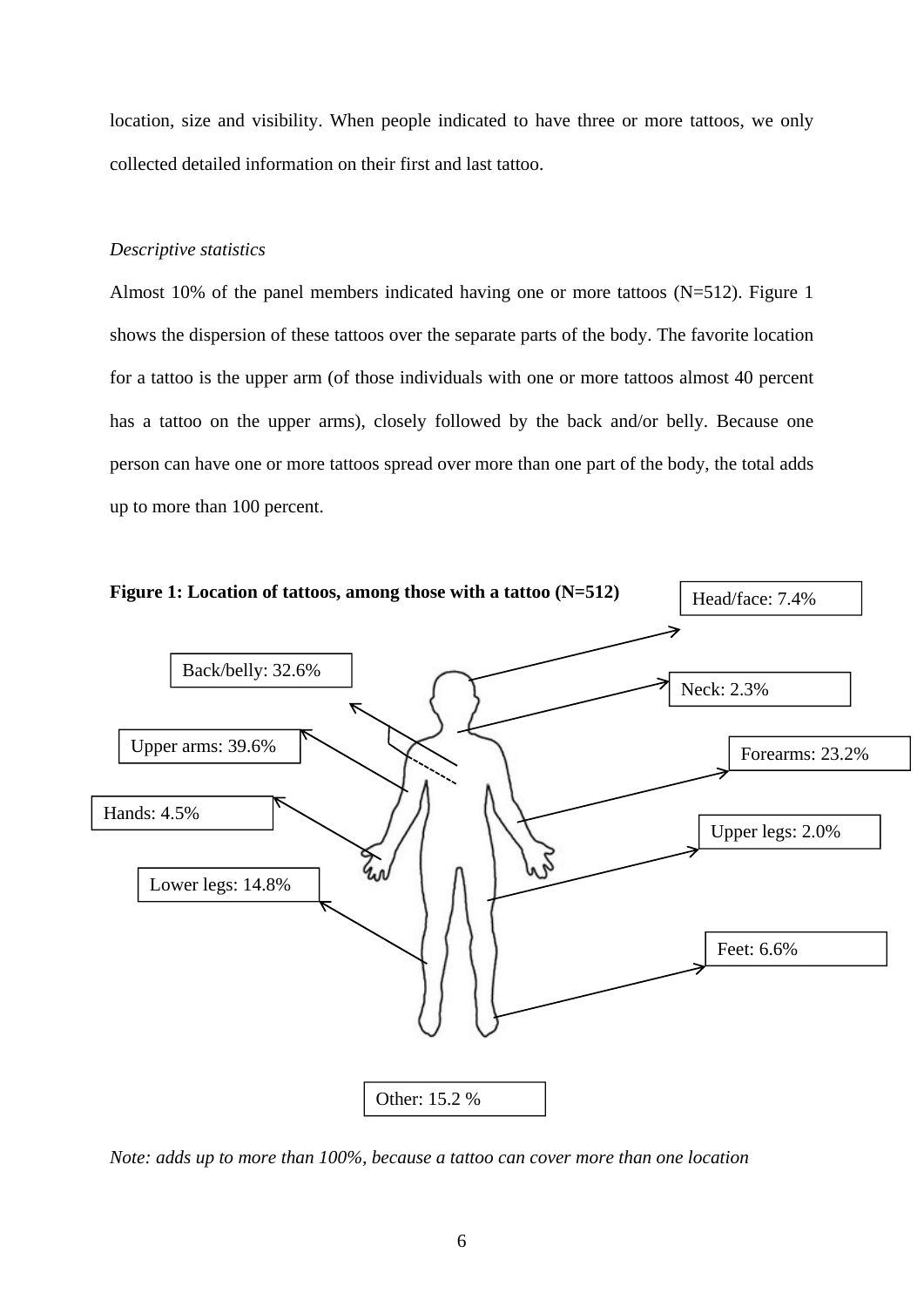For several of the potential effects we are interested in, the visibility of the tattoos is a fundamental characteristic. For example, an employer who is considering a job applicant can only take a tattoo into account if he is aware of its existence. Through our questionnaire we gathered information on the subjective visibility of the tattoos for others. We consider tattoos to be subjectively visible when the respondent indicated that 'the tattoo is normally visible to everyone'. The most visible tattoos are those placed on the face, head, neck or hands. We will classify those tattoos as objectively visible. $3$  To correct for the more inconspicuous tattoos, like certain forms of permanent make-up, we subtract those objectively visible tattoos that are not also reported as subjectively visible (n=8). The correlation between the subjectively and objectively visible (type I) tattoos is  $0.63$  (p-value  $< 0.0001$ ). Table 1 summarizes the data on visibility level.

#### **Table 1: visibility level**

1

|                               |     | number of persons percentage of tattooed population |
|-------------------------------|-----|-----------------------------------------------------|
| All tattoos                   | 512 | 100\%                                               |
| $o/w$ subjectively visible    | 146 | 29%                                                 |
| $o/w$ objectively visible $a$ | 59  | 12%                                                 |

*a number and percentage cannot be deduced from figure 1, because one person can have tattoos at multiple locations* 

<sup>&</sup>lt;sup>3</sup> We considered, in accordance with Harger (2014), to differentiate between two levels of objective visibility: 1) tattoos that are visible even when the individual is wearing a suit and 2) tattoos that are visible when employees can wear a T-shirt and/or shorts. Because so many tattoos are placed on arms and legs, we found the second level of objective visibility to be insufficiently discriminating to include it in our analyses.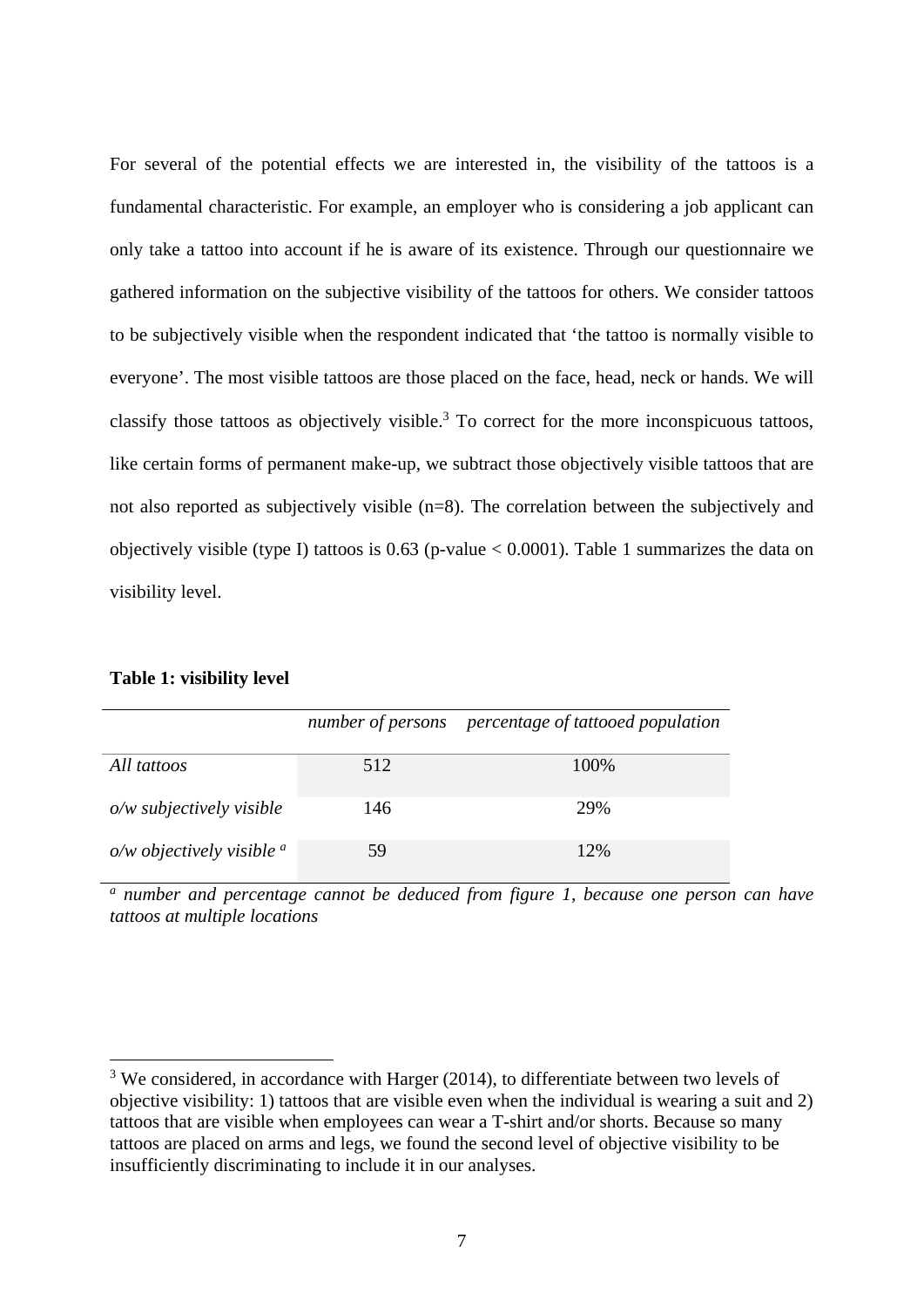We also inquired about the size of the tattoos. We define tattoos that cannot be fully covered with one hand as big tattoos. Just over 26% (134 out of 512) indicate they have one or more big tattoos. This percentage increases from 11% of people with only one tattoo to over 56% of people with three or more tattoos. A regression of the number of tattoos on whether or not the first tattoo was big suggests that if the first tattoo is big, there is a (statistically significant) higher chance that more tattoos will follow. Also, later tattoos are more often big tattoos.

Over 40% of tattoos contain not just black ink but also color(s). About a quarter of the tattoos contains text, often names. Frequently mentioned tattoo images are animals (butterflies), hearts, stars, crosses and tribal or Keltic motives. Many tattoos symbolize themes like love and family, freedom and religion. Several respondents indicate that their tattoo is linked to an important life event, either positive (like the birth of a child) or negative (like the loss of a loved one). Respondents were also asked whether some people could find the text or image of the tattoo offensive to a certain extent. Just over 6% (33 out of 512) indicate they have a more or less shocking tattoo. This percentage increases from 3% of people with only one tattoo to almost 13% of people with three or more tattoos. Later tattoos are more often shocking.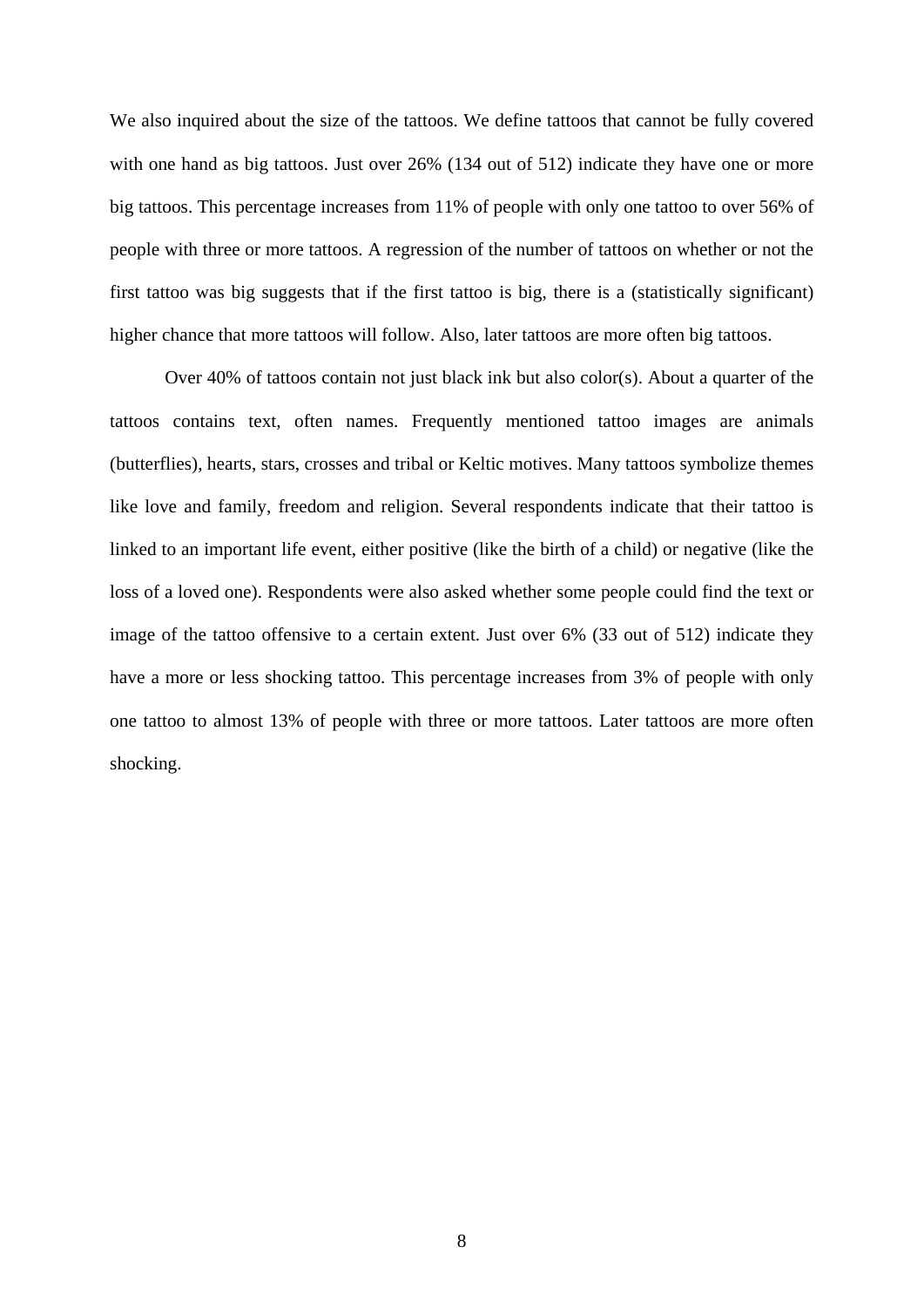Because we have information on both the age of our respondents and the year in which they placed their first tattoo, we can make an age-cohort graph of the prevalence of tattoos in our panel. Figure 2 shows that, at all ages, each cohort has more tattoos than the previous cohorts.



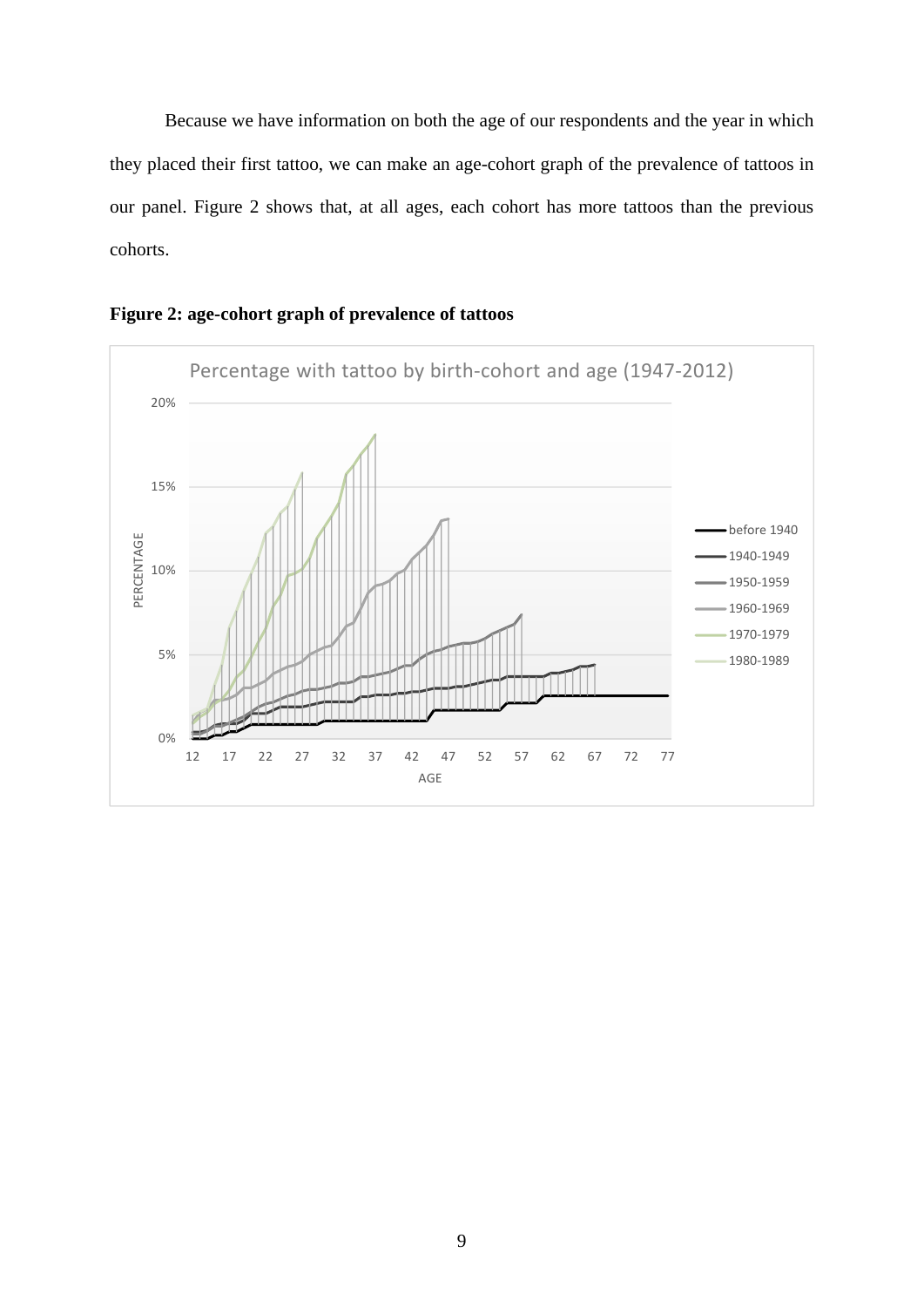Obviously, the presence of a tattoo is not randomly distributed among the LISS panel. The tattooed population differs significantly from the non-tattooed population on a range of characteristics. Table 2 shows some descriptive statistics for both groups, on the condition that they are either part of the labor force or disabled, so that our labor market analyses are not clouded by e.g. pensioners, housekeepers and students. The table shows that the tattooed population is not only younger on average (as was already indicated by figure 1), but – based on simple two-sided t-tests – also is more often disabled, blue-collar worker and single, has fewer children in the household, is less often homeowner, lives in a more urban area, is lower educated, more often visited a psychiatrist or psychologist during the last 12 months, is more often obese, has a poorer self-assessed health status, more often smokes, used sedatives, soft drugs, XTC or hard drugs last month, felt anxious, down or depressed during the past month and less often felt peaceful or happy during that period, and is more willing to take risks in several domains. Appendix 2 contains a range of additional descriptive statistics on health (table 9) and religion and politics (table 10). These tables confirm that the tattooed population is health-wise at a disadvantage and shows that they are substantially less religious (especially less protestant), less conservative on family and ethical issues, have less confidence in (governmental) institutions, more often vote for populist parties and are less open to immigration.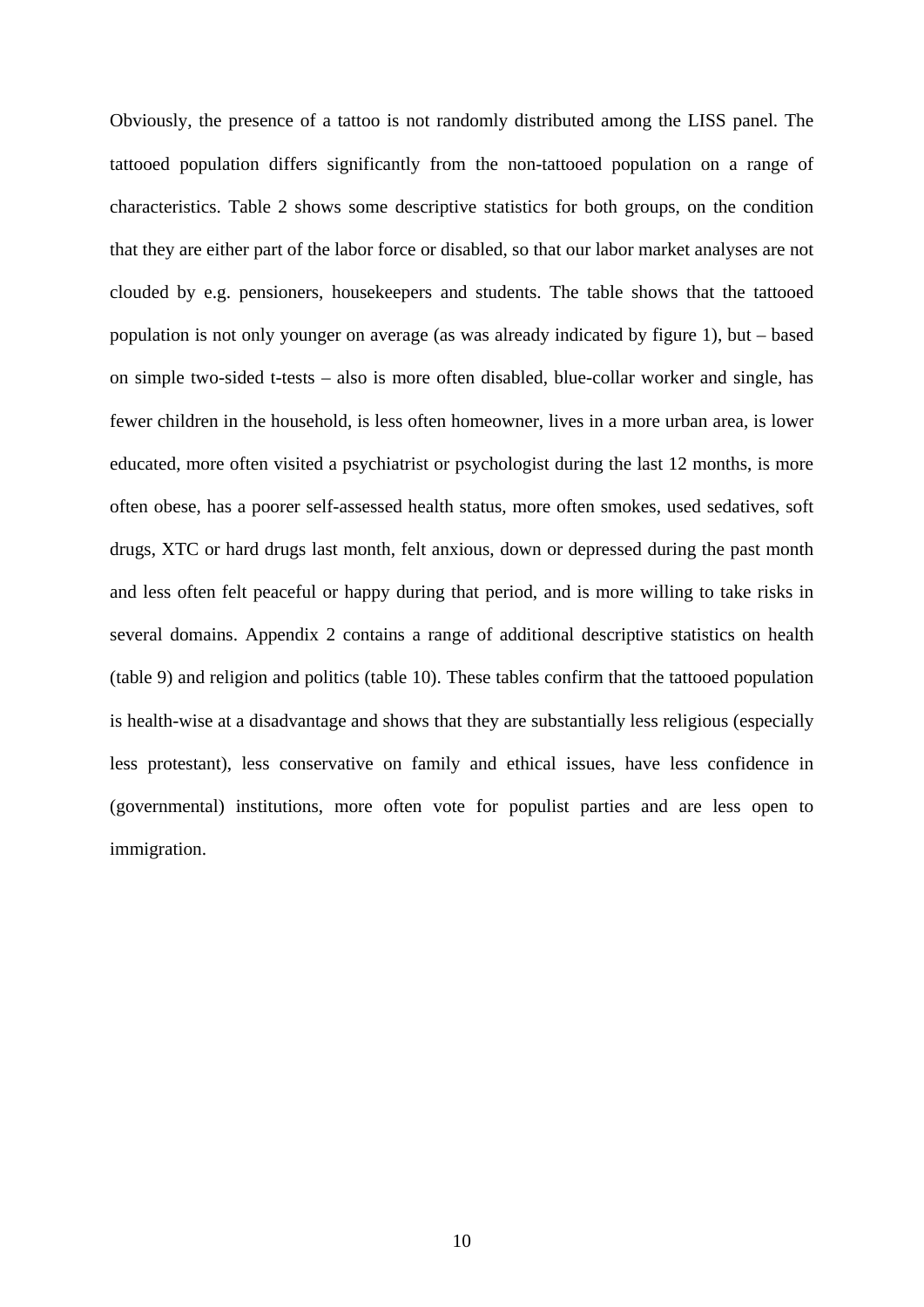### *Table 2: Descriptive Statistics*

|                                                                   |              | Has no tattoos |            | Has tattoo $(s)$ |                                 |
|-------------------------------------------------------------------|--------------|----------------|------------|------------------|---------------------------------|
| <b>Variables</b>                                                  | Obs          | <b>Mean</b>    | Obs        |                  | Mean t-test sign. <sup>A</sup>  |
| Gross personal income (month)                                     | 2412         | €2,603         | 357        | €2,411           |                                 |
| Labor force status                                                |              |                |            |                  |                                 |
| wage-employed (d)                                                 | 2560         | 0.78           | 385        | 0.76             |                                 |
| in family business $(d)$<br>$\bullet$                             | 2560         | 0.02           | 385        | 0.01             | $***$                           |
| self-employed (d)<br>$\bullet$                                    | 2560         | 0.08           | 385        | 0.06             |                                 |
| unemployed(d)<br>$\bullet$                                        | 2560         | 0.05           | 385        | 0.07             |                                 |
| disabeled(d)<br>$\bullet$                                         | 2560         | 0.06           | 385        | 0.10             | ***                             |
| Blue-collar worker (d)                                            | 2347         | 0.20           | 338        | 0.32             | ***                             |
| Age                                                               | 2560         | 46.30          | 385        | 42.28            | ***                             |
| Female (d)                                                        | 2560         | 0.50           | 385        | 0.51             | $\overline{\phantom{0}}$        |
| In relationship (d)                                               | 2445         | 0.82           | 359        | 0.82             |                                 |
| $o/w$ cohabiting $(d)$                                            | 1994         | 0.92           | 294        | 0.88             | $***$                           |
| Number of children in household                                   | 2560         | 1.01           | 385        | 0.90             | ∗                               |
| Homeowner (d)                                                     | 2560         | 0.79           | 385        | 0.66             | ***                             |
| Urban character (0=not,4=very strongly)                           | 2549         | 2.00           | 385        | 2.16             | $***$                           |
| Of Dutch origin                                                   | 2513         | 0.89           | 377        | 0.86             |                                 |
| Highest level of education with diploma                           |              |                |            |                  |                                 |
| primary school (d)<br>$\bullet$                                   | 2552         | 0.04           | 384        | 0.07             | $**$                            |
| intermediate secondary education (d)<br>$\bullet$                 | 2552         | 0.17           | 384        | 0.33             | ***                             |
| higher secondary education (d)<br>$\bullet$                       | 2552         | 0.08           | 384        | 0.07             | $\overline{\phantom{0}}$        |
| intermediate vocational education (d)<br>$\bullet$                | 2552         | 0.29           | 384        | 0.35             | $***$                           |
|                                                                   |              |                |            |                  | ***                             |
| higher vocational education (d)<br>$\bullet$                      | 2552         | 0.29           | 384        | 0.14             | ***                             |
| university $(d)$                                                  | 2552         | 0.12           | 384        | 0.04             |                                 |
| Visited physician last year (d)                                   | 2278         | 0.63           | 335        | 0.65             |                                 |
| Visited physician last year (#)                                   | 2278         | 1.78           | 335        | 1.95<br>0.13     | $\overline{\phantom{m}}$<br>*** |
| Visited psychiatrist or psychologist last year (d)                | 2278<br>2278 | 0.08           | 335<br>335 | 1.97             | ***                             |
| Visited psychiatrist or psychologist last year (#)<br>Height (cm) | 2288         | 0.68<br>175    | 336        | 175              |                                 |
| Obese (d)                                                         | 2284         | 0.13           | 336        | 0.18             | **                              |
| Self-assessed health status (1=poor,5=excellent)                  | 2290         | 3.15           | 336        | 3.00             | ***                             |
| Smoker (d)                                                        | 2286         | 0.16           | 335        | 0.38             | ***                             |
| Daily drinker (d)                                                 | 2286         | 0.12           | 335        | 0.11             |                                 |
| Substance use                                                     |              |                |            |                  |                                 |
| sedatives (d)                                                     | 2286         | 0.027          | 335        | 0.060            | ***                             |
| soft drugs $(d)$                                                  | 2286         | 0.015          | 335        | 0.078            | ***                             |
| XTC(d)                                                            | 2286         | 0.003          | 335        | 0.012            | $***$                           |
| $\bullet$                                                         | 2286         | 0.000          | 335        | 0.000            | $\overline{\phantom{a}}$        |
| hallucinogens (d)                                                 |              |                | 335        |                  | ***                             |
| hard drugs (d)                                                    | 2286         | 0.003          |            | 0.027            |                                 |
| Mood $(1 = never, 6 = continuously)$ :<br>anxious                 |              |                |            |                  | $***$                           |
|                                                                   | 2288         | 1.99           | 336        | 2.14             | $***$                           |
| down                                                              | 2288         | 1.63           | 336        | 1.77             | ***                             |
| peaceful                                                          | 2288         | 4.23           | 336        | 3.98             | $***$                           |
| depressed                                                         | 2288         | 2.00           | 336        | 2.13             |                                 |
| happy                                                             | 2288         | 4.23           | 336        | 4.10             | **                              |
| Willingness to take risks $(0=highly risk \ averse,$              |              |                |            |                  |                                 |
| $10 =$ fully prepared to take risks):                             |              |                |            |                  |                                 |
| in general                                                        | 899          | 4.88           | 123        | 5.13             |                                 |
| in financial matters                                              | 899          | 3.74           | 123        | 4.20             | $***$                           |
| in your occupation                                                | 899          | 5.30           | 123        | 5.67             | ∗                               |
| during leisure and sport                                          | 899          | 5.91           | 123        | 6.39             | **                              |

Notes: year=2013, respondents are part of the labor force or disabled, (d) = dummy variable, <sup>A</sup> two-sided p*value: \* p<0.10 \*\* p<0.05 \*\*\* p<0.01*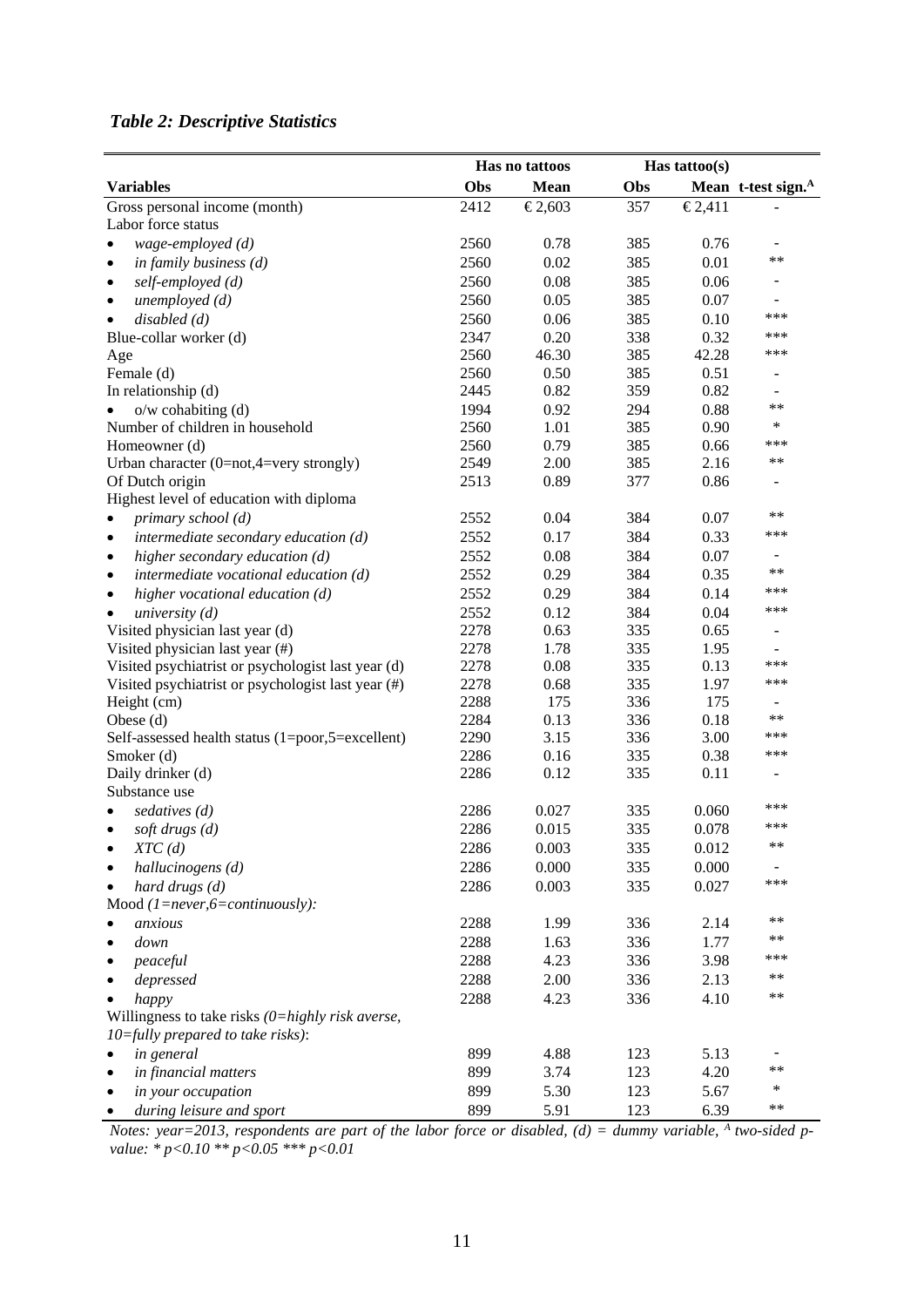#### *Instrumental Variable analysis: The number of licensed tattoo shops in the vicinity*

Having a tattoo is likely to be an endogenous explanatory variable in our analyses. We will use both individual fixed effects models and instrumental variables to mitigate the endogeneity problem. As an instrumental variable for placing a tattoo, we will use the number of licensed tattoo shops in the vicinity of the respondent's dwelling. We conjecture that, *conditional on neighborhood or district specific fixed effects*, the proximity of licensed tattoo shops does not directly affect our outcomes of interest.

As of 2007, each tattoo and/or piercing shop in the Netherlands is required by law to have a license and to conform to rules of hygienic working. Permanent make-up and cosmetic tattoos also fall under the tattoo regulation. It is illegal to apply a tattoo or piercing to anyone below the age of 12 (except for a piercing in the earlobe). Children between the age of 12 and 16 can get a tattoo or piercing, but only with parental consent and in the presence of the parent(s), and placing a tattoo on their head, neck or hands is prohibited. Beyond the age of 16 it is a fully individual choice. A shop that does not abide to these rules can lose its license.

Through the Dutch National Institute for Public Health and the Environment, (RIVM), we collected a complete list of licensed tattoo shops by 6-digit postal code in the Netherlands in the period 2007-2013. We combined this with the 4-digit (district) and 2-digit (region) postal code information of the LISS panel members to determine the number of available licensed tattoo shops in their vicinity over time. Figure 4 shows the distribution of 2-digit postal codes over the Netherlands, and 4-digit codes over Amsterdam.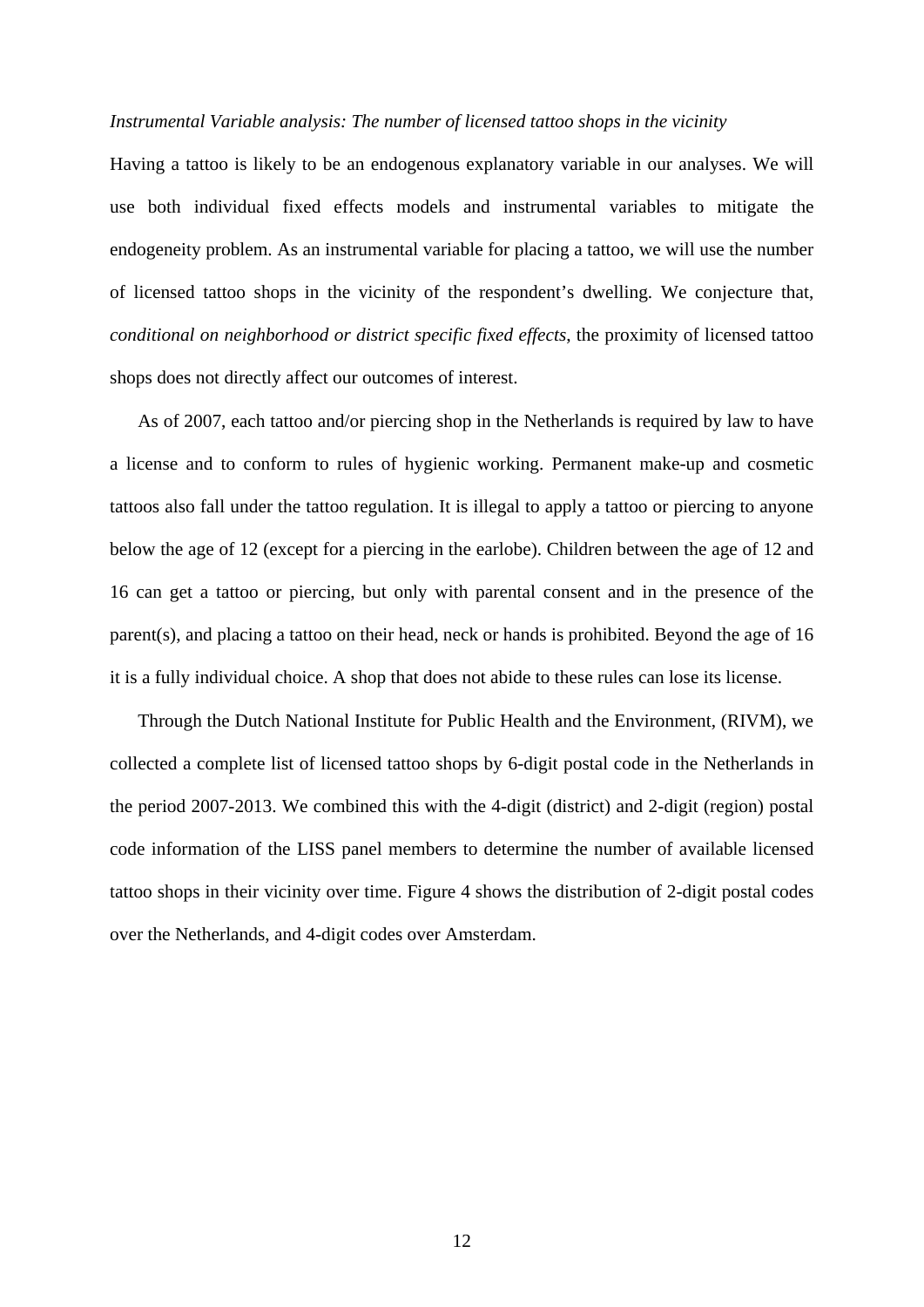*Figure 3: distribution of 2-digit (region) and 4-digit (district) postal codes in the Netherlands* 



The number of licensed tattoo shops in the Netherlands almost tripled in the period 2007- 2013, from 258 to 744. During this period about 81 percent of our survey sample lived in a district (4-digit postal code) without a licensed tattoo shop and about 1 percent lived in a district with 3 or more of such shops. Almost everyone had at least one shop available in the region (2-digit postal code), with 10 percent having 15 or more shops in the region.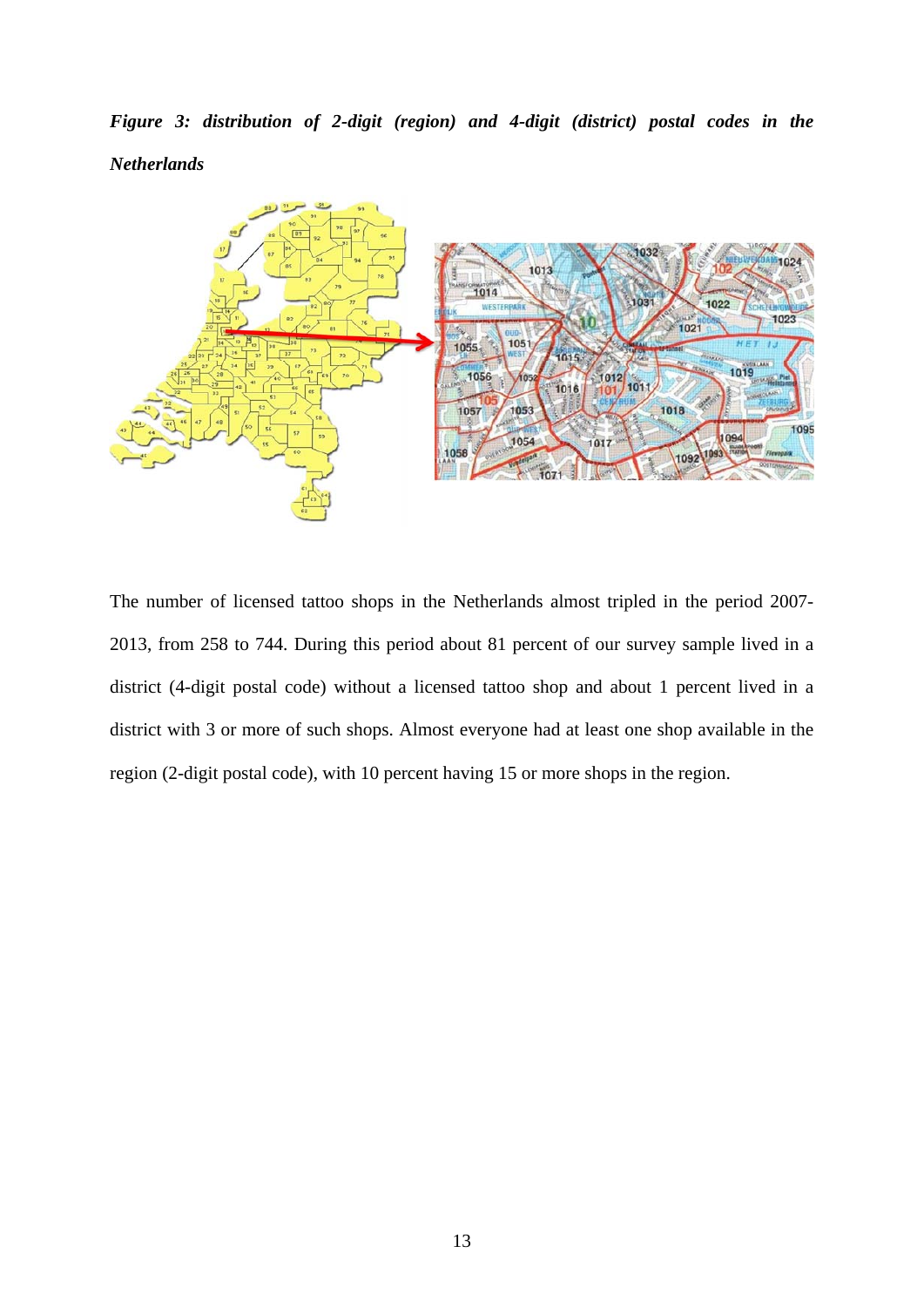#### *3. Empirical results*

We are interested in the potential effects of tattoos on the different domains of life, in particular work, social life and health. We estimate several variations of the following basic model:

$$
Outcome_{i,t} = f(Tattoo_{i,t}, X_{i,t}^{\dagger}) + \varepsilon_{i,t}
$$
 (1)

Here, *i* refers to the respondent and *t* to the year of observation.

We consider a selection of outcome measures and three measures for the presence of one or more (visible) tattoos. We make use of a range of control variables (*X'*), such as age, gender and education. Because our questionnaire on the prevalence of tattoos in the LISS panel was fielded in May, we used as much as possible the observations of all variables in May of each year. Yet, for many variables, including the moment of placement of tattoos, we only have information on the year, not the month. To ensure that the placing of the tattoo precedes the outcome measure we observe, we will also estimate our models with the lagged explanatory variable *Tattooj,t-1* (instead of *Tattooj,t*). As discussed in the data section, we focus here on those active on the labor market, to prevent groups like pensioners, students and housekeepers from influencing the results. With this selection we have 381 out of 3,109 individuals left who at some point have at least one tattoo. Of those 381 we observe 53 in our available panel period (2008-2013) before they place their first tattoo.

#### *Having or placing a tattoo*

Table 3 shows the first stage regression results of two standard GLS regression equations, with having a tattoo as the dependent variable and a set of standard independent (control) variables.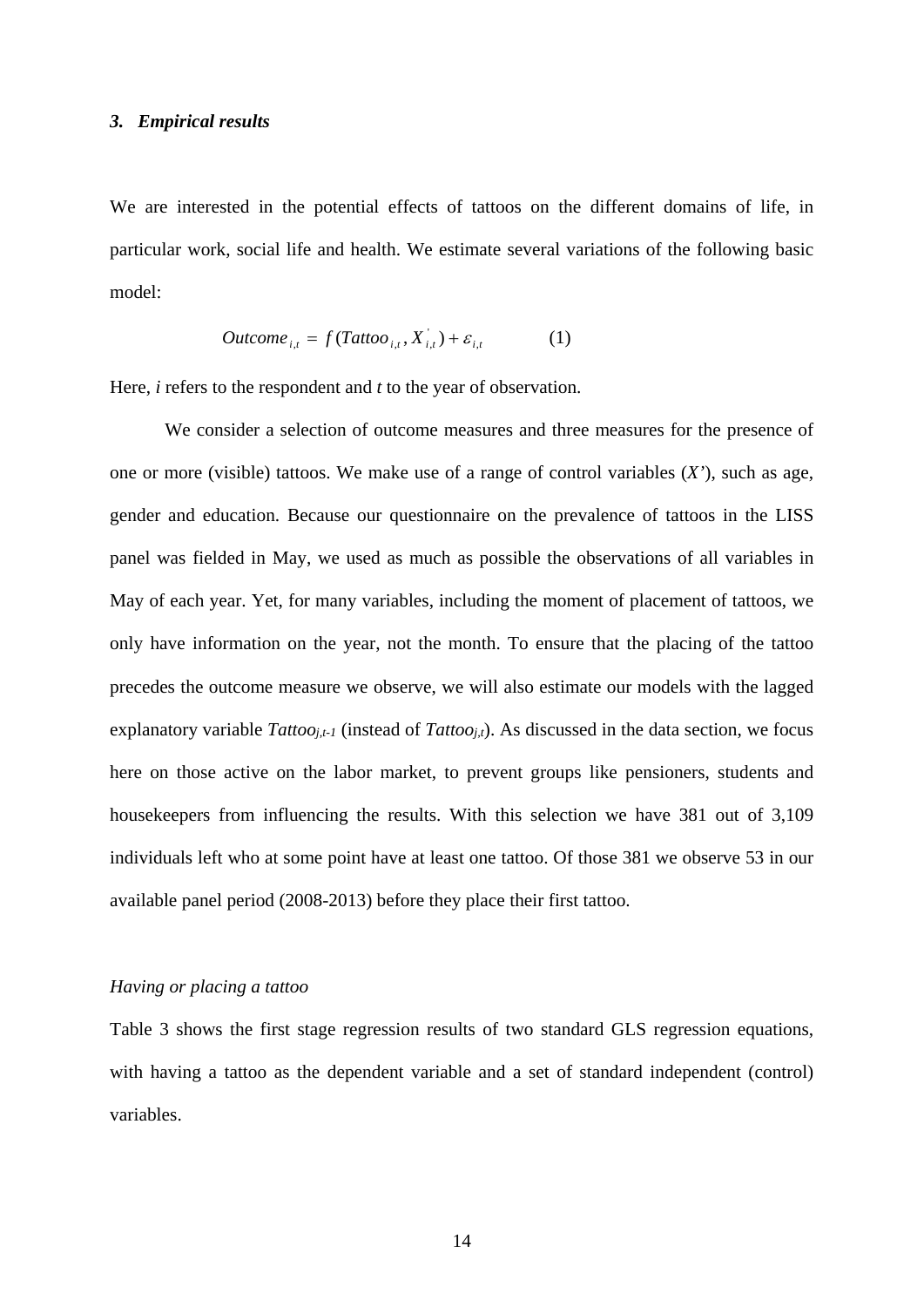|                                               | (1)                        | (2)                        |
|-----------------------------------------------|----------------------------|----------------------------|
| Number of licensed tattoo shops in the region | RE 2008-2013<br>$0.001***$ | FE 2008-2013<br>$0.001***$ |
|                                               | (0.000)                    | (0.000)                    |
|                                               | $0.011***$                 | $0.010***$                 |
| Age                                           | (0.002)                    | (0.002)                    |
| $(Age)^2$                                     | $-0.000$ ***               | $-0.000$ ***               |
|                                               | (0.000)                    | (0.000)                    |
| Born in 1940-1949 (d)                         | 0.027                      | 0.000                      |
|                                               | (0.096)                    | $\left( .\right)$          |
|                                               | 0.068                      | 0.000                      |
| Born in 1950-1959 (d)                         |                            |                            |
|                                               | (0.096)                    | $\left( .\right)$          |
| Born in 1960-1969 (d)                         | 0.149                      | 0.000                      |
|                                               | (0.097)                    | $\left( .\right)$          |
| Born in 1970-1979 (d)                         | $0.241**$                  | 0.000                      |
|                                               | (0.097)                    | $\left( .\right)$          |
| Born in 1980-1989 (d)                         | $0.271***$                 | 0.000                      |
|                                               | (0.098)                    | $\left( .\right)$          |
| Born after 1990 (d)                           | $0.283***$                 | 0.000                      |
|                                               | (0.103)                    | $\left( .\right)$          |
| Female (d)                                    | $-0.004$                   | 0.000                      |
|                                               | (0.011)                    | $\left( .\right)$          |
| Urban character                               | $0.004*$                   | 0.002                      |
|                                               | (0.002)                    | (0.003)                    |
| Of Dutch origin (d)                           | $-0.019$                   | 0.000                      |
|                                               | (0.017)                    | $\left( .\right)$          |
| $Educ(2) - Intermediate secondary(d)$         | 0.016                      | 0.004                      |
|                                               | (0.010)                    | (0.011)                    |
| $Educ(3) - Higher secondary(d)$               | $-0.068***$                | $-0.048***$                |
|                                               | (0.013)                    | (0.015)                    |
| $Educ(4) - Intermediate vocal (d)$            | $-0.010$                   | 0.006                      |
|                                               | (0.011)                    | (0.012)                    |
| $Educ(5) - Higher vocalional(d)$              | $-0.045***$                | 0.004                      |
|                                               | (0.011)                    | (0.013)                    |
| Educ(6) – University (d)                      | $-0.076***$                | $-0.021$                   |
|                                               | (0.014)                    | (0.017)                    |
| Constant                                      | $-0.330***$                | $-0.200***$                |
|                                               | (0.102)                    | (0.042)                    |
| $R$ -sqr                                      | 0.042                      | 0.005                      |
| $\mathbf N$                                   | 3221                       | 3221                       |
| NxT                                           | 14609                      | 14609                      |

| Table 3: Regression results for having or placing a tattoo |  |  |  |
|------------------------------------------------------------|--|--|--|
|                                                            |  |  |  |

*Notes: respondents are part of the labor force or disabled, (d) = dummy variable, p-value: \* p<0.10 \*\* p<0.05 \*\*\* p<0.01*

The first column of table 3 contains the results of a random effects analysis over the period 2008-2013. It shows a small, but strongly significant correlation between having a tattoo and our instrument: the number of licensed tattoo shops in the region. The relationship with age is hump shaped, while the 10 year cohort dummies show a strong increase in tattoos over time, as was shown before in figure 3. Gender and being of Dutch origin have no significant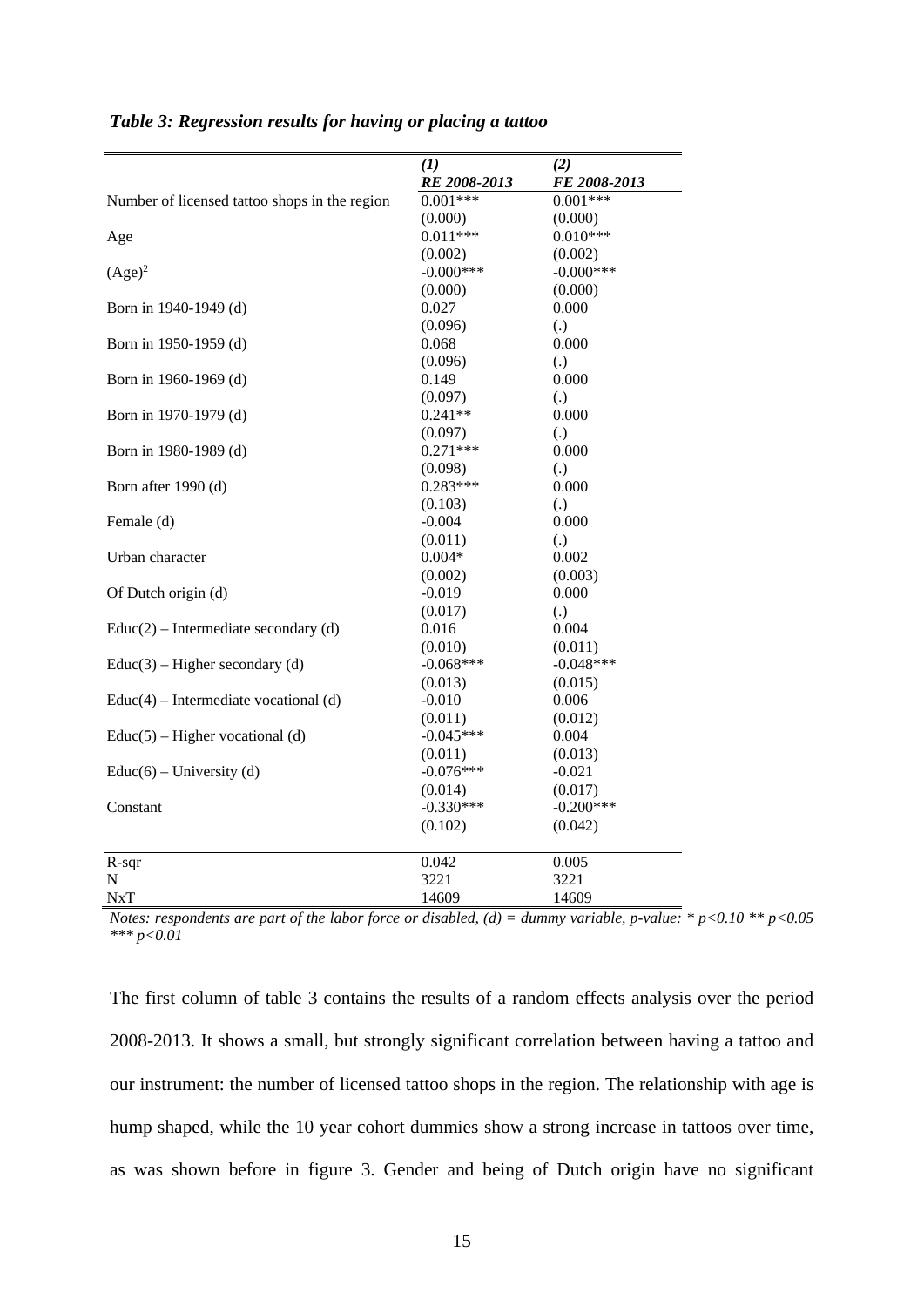relationship with having a tattoo, but tattoos are more widespread in the more urban areas. Also, those with a tattoo tend to be lower educated. All these findings are in line with table 2. The second column shows the results of a fixed effects regression over the same period. Most of the control variables are not or only to a certain extent time variant, which considerably limits the potential for significant relationships. Our instrument shows a significant positive relationship with having a tattoo in the FE analysis too.

#### *Work*

1

As we discussed in the introduction, there are reasons to believe that having one or more (visible) tattoos could have a negative impact on labor market outcomes. In this section we will look at the potential impact of tattoos on income and employment status.

The first indicator we look at is (the log of) gross personal income per month.<sup>4</sup> Table 4 shows the primary results of 6x3 separate regression analyses, with the log of gross personal income per month as dependent variable and a dummy for having a tattoo and the control variables shown in table 3 as independent variables. The table only shows the coefficient, standard deviation and significance level of the tattoo variable. Regressions A1-3 show the regressions on having a (visible) tattoo now. Regressions B1-3 show the same analyses, but with a lagged (visible) tattoo variable, to make sure that the income we observe was earned while the tattoo was present.

Out of the 18 regressions shown in table 4, none shows a significant relationship between having a tattoo and earned income. More visible tattoos would be relatively more plausible to have a negative relationship with income, but this is not supported by our data (though the estimates are mostly negative). The coefficients of the IV analyses are very large,

<sup>&</sup>lt;sup>4</sup> To prevent the observations with zero income from dropping out, we add 1 to the income before we take the log of it. Because the information on income was not yet available in 2008, this analysis is based on the period 2009-2013.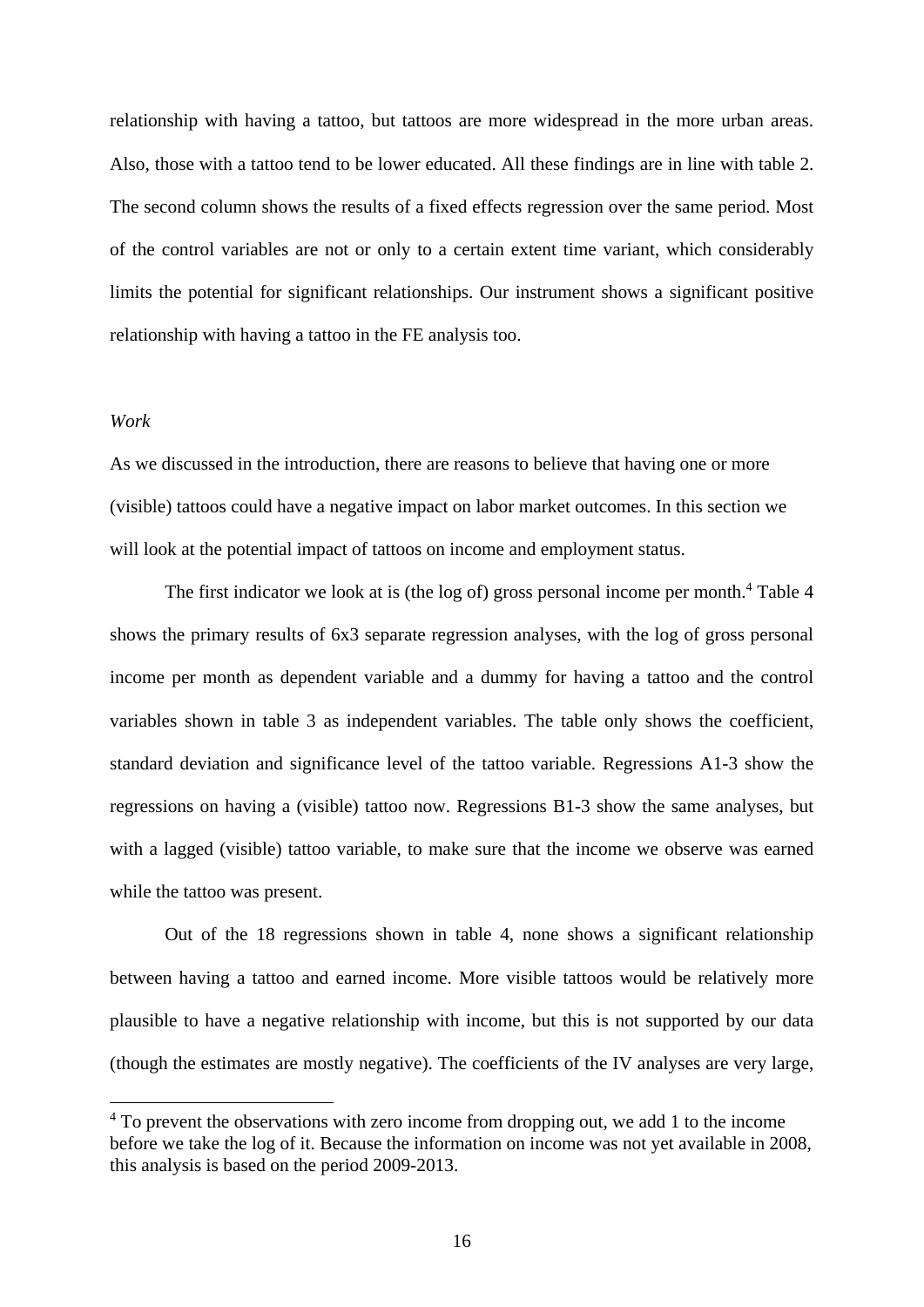but also insignificant. While this might be related to limitations of our instrument variable, it could also merely reflect the absence of causal relationships.

|                                                      | RE 2009-2013 | FE 2009-2013 | <b>RE-IV 2009-2013</b> |
|------------------------------------------------------|--------------|--------------|------------------------|
| A1) Has a tattoo                                     | 0.075        | 0.112        | $-1.496$               |
|                                                      | (0.056)      | (0.095)      | (1.592)                |
| A2) Has a subjectively visible tattoo                | 0.024        | $-0.038$     | $-7.392$               |
|                                                      | (0.096)      | (0.132)      | (13.056)               |
| A3) Has an objectively visible tattoo                | $-0.086$     | $-0.064$     | $-6.032$               |
|                                                      | (0.157)      | (0.229)      | (6.990)                |
| NxT                                                  | 11840        | 11840        | 11840                  |
|                                                      |              |              |                        |
| $B1)$ Has a tattoo (t-1)                             | 0.040        | 0.092        | $-1.908$               |
|                                                      | (0.055)      | (0.087)      | (1.744)                |
| B2) Has a subjectively visible tattoo $(t-1)$ 0.056  |              | 0.030        | $-11.911$              |
|                                                      | (0.098)      | (0.132)      | (14.926)               |
| B3) Has an objectively visible tattoo $(t-1)$ -0.052 |              | $-0.059$     | $-8.490$               |
|                                                      | (0.170)      | (0.263)      | (8.088)                |
| NxT                                                  | 10891        | 10891        | 10891                  |

*Table 4: Regression results for the log of gross personal income per month* 

*Notes: for the regressions presented in this table, the variables shown in table 3 were used as controls; p-value: \* p<0.10 \*\* p<0.05 \*\*\* p<0.01*

A (visible) tattoo could also influence one's employment status. Here, the dependent variable is a dummy, which is 1 if someone is employed (which includes the self-employed) and 0 if someone is unemployed or disabled. Table 5 shows that – in the RE analyses – the chance of being employed is lower for those with a tattoo. The relationship does not hold in the FE analyses. The analyses with a lagged tattoo variable give a comparable picture, though the relationship between unemployment and having a visible tattoo weakens for the RE analyses and turns slightly significant for the FE analysis of all tattoos (B1). Notably, four out of the six IV estimates also turn out to be significant and negative, which supports the relationship we found. Again, though, the IV coefficients are very large, especially for the subjectively visible tattoos.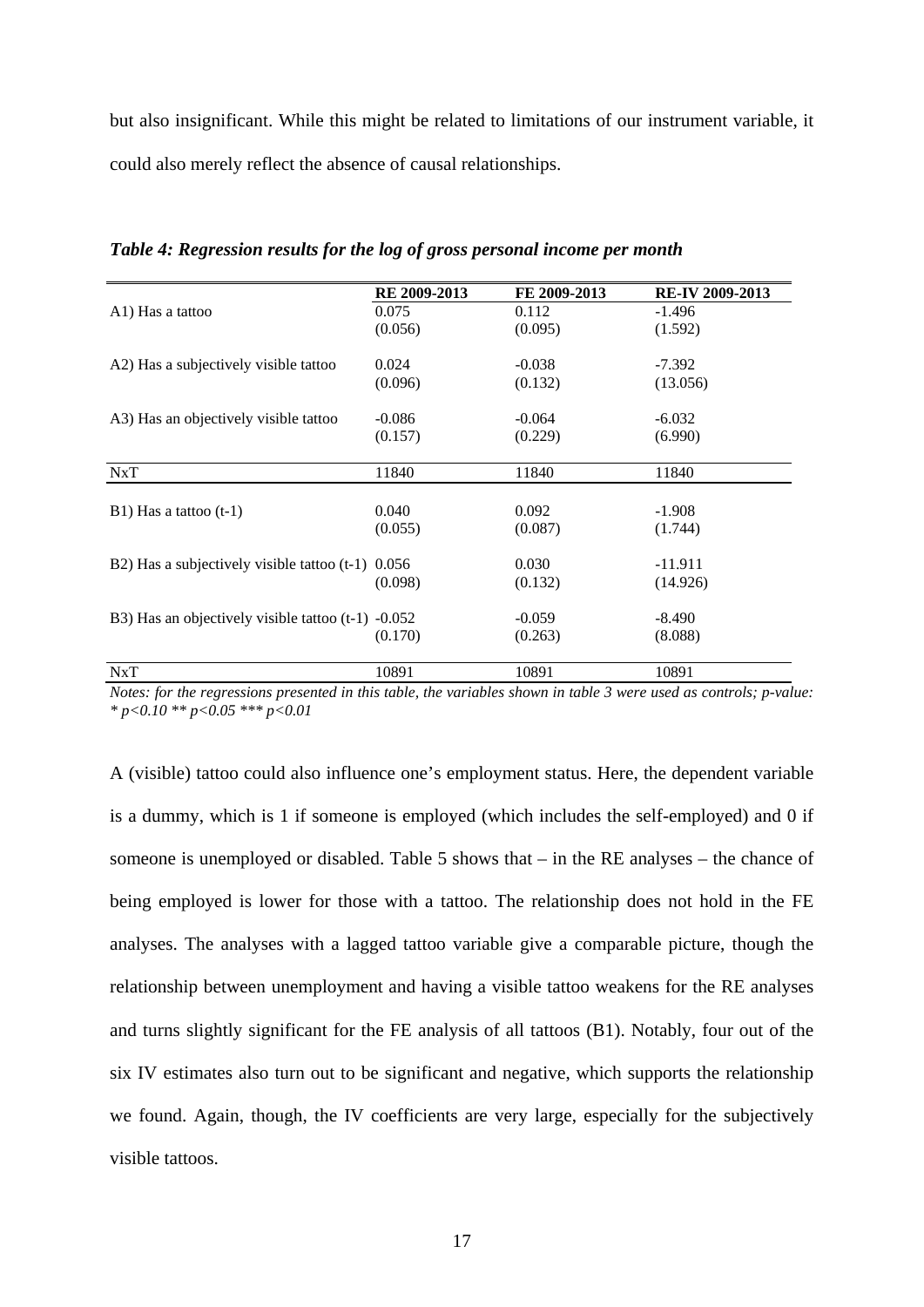Conversely, the chance of being unemployed (not shown) is higher with a (visible) tattoo and the chance of being disabled (not shown) is also higher. Given our data selection everyone must have either one of these three statuses in a particular year. Though placing a tattoo can hardly be considered causal for becoming disabled, it is conceivable that there is some hidden unemployment among the disabled population and that having (visible) tattoos hinders those hidden unemployed from returning to the labor market. The most plausible explanation for a potentially causal relationship between having a (visible) tattoo and not being employed is increased difficulties getting reemployed, because getting fired for placing a tattoo is not likely in view of ensuing employment protection legislation.

|                                                      | RE 2008-2013 | FE 2008-2013 | <b>RE-IV 2008-2013</b> |
|------------------------------------------------------|--------------|--------------|------------------------|
| A1) Has a tattoo                                     | $-0.038***$  | $-0.034$     | $-1.410**$             |
|                                                      | (0.013)      | (0.021)      | (0.660)                |
| A2) Has a subjectively visible tattoo                | $-0.037*$    | 0.003        | -46.434                |
|                                                      | (0.022)      | (0.029)      | (350.598)              |
| A3) Has an objectively visible tattoo                | $-0.065*$    | $-0.027$     | $-4.498*$              |
|                                                      | (0.037)      | (0.051)      | (2.431)                |
| NxT                                                  | 14609        | 14609        | 14609                  |
|                                                      |              |              |                        |
| $B1)$ Has a tattoo (t-1)                             | $-0.042***$  | $-0.038*$    | $-1.476*$              |
|                                                      | (0.013)      | (0.020)      | (0.775)                |
| $B2$ ) Has a subjectively visible tattoo (t-1)       | $-0.038$     | 0.006        | 25.049                 |
|                                                      | (0.024)      | (0.032)      | (97.453)               |
| B3) Has an objectively visible tattoo $(t-1)$ -0.063 |              | $-0.021$     | $-5.922*$              |
|                                                      | (0.040)      | (0.060)      | (3.453)                |
| <b>NxT</b>                                           | 13454        | 13454        | 13454                  |

*Table 5: Regression results for employment status* 

*Notes: for the regressions presented in this table, the variables shown in table 3 were used as controls; p-value: \* p<0.10 \*\* p<0.05 \*\*\* p<0.01*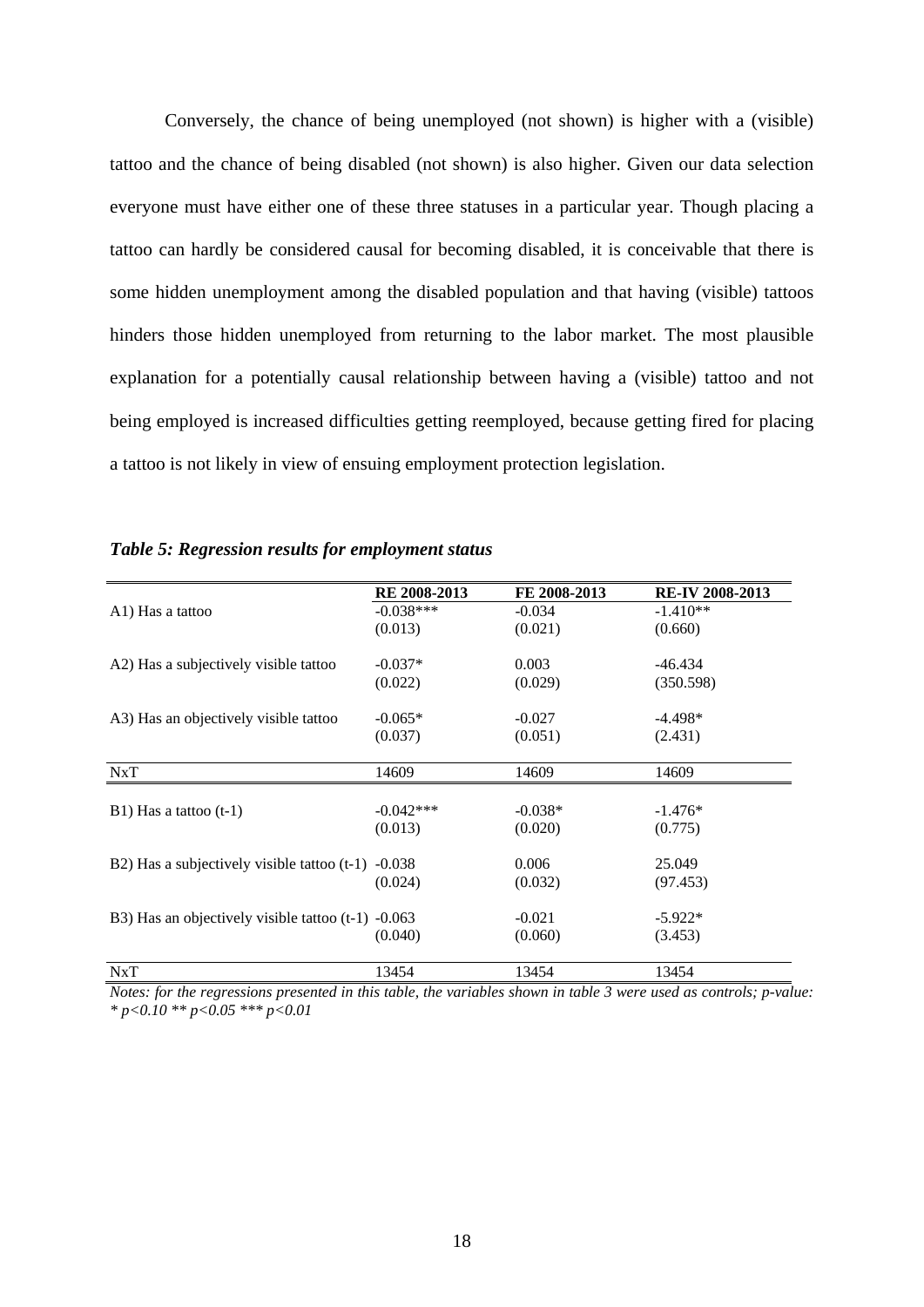#### *Social life*

In the Data section we found that the chance of being in a relationship is the same for those with and without a tattoo, but that the chance of living together with this partner is significantly lower for those who have a tattoo. Table 6 confirms that for those with a partner there is a significant negative relationship between having a (visible) tattoo and cohabiting, both in the RE and the FE regression specifications. The negative correlation seems to increase with the visibility of the tattoo. While five out of the six IV estimates in table 6 are also negative, none of them is significantly different from 0.

Our data suggest that this result is largely driven by the higher volatility in the relationship status of those with a tattoo. They are more often formally divorced, or married for a second time. They start living together much sooner in their relationship, but also run a higher chance to break up. Overall, this makes observing cohabitation less likely.

The FE regressions would suggest that placing a tattoo negatively influences the chance to cohabit. But in this case it seems more plausible that having a tattoo and cohabiting are both (partly) caused by a third variable, such as a personality trait. Possibly, choosing to have a tattoo coincides with higher levels of impulsivity or time preference (Camerer et al., 2005; Greif et al., 1999).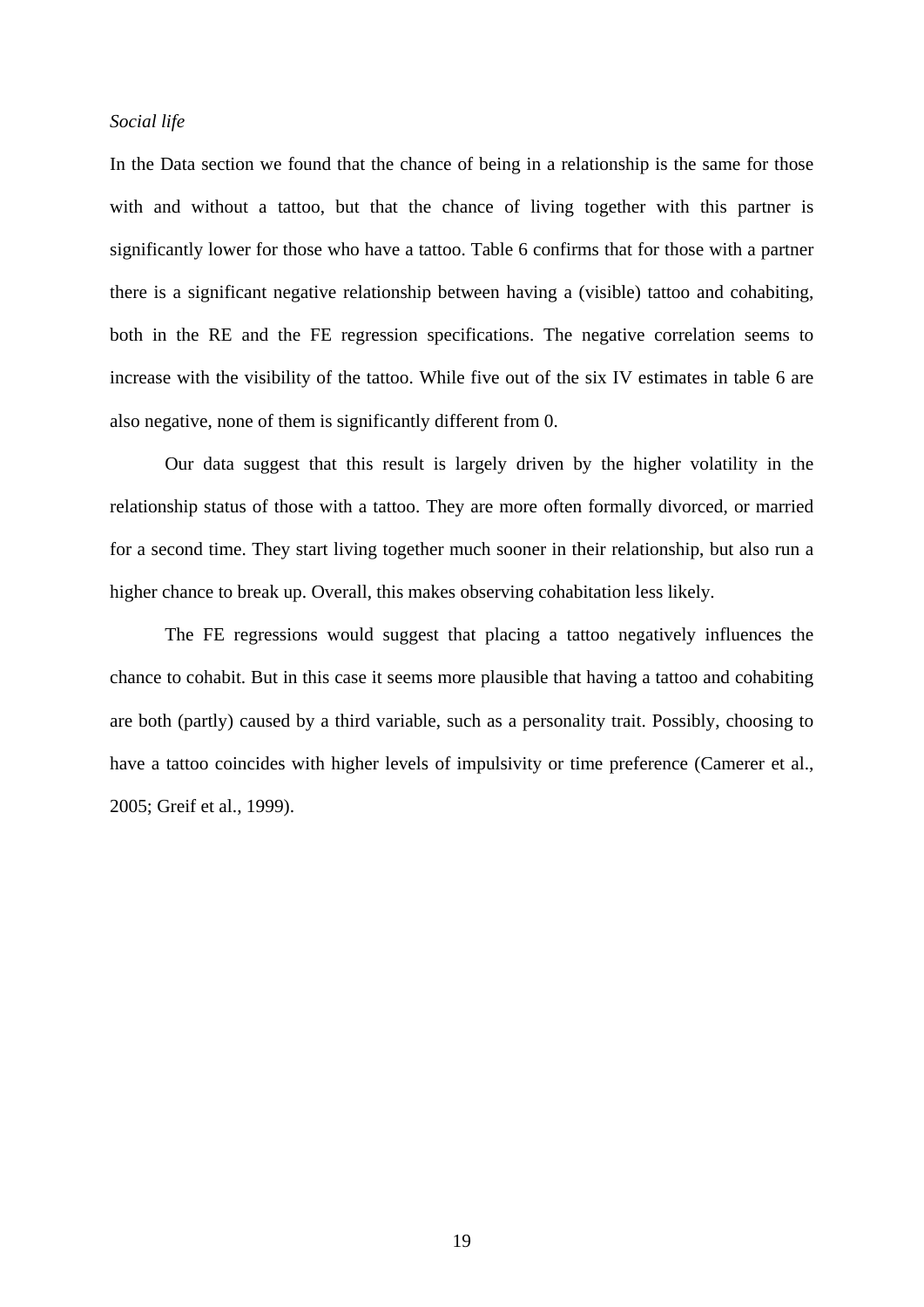|                                                         | RE 2008-2013 | FE 2008-2013 | <b>RE-IV 2008-2013</b> |
|---------------------------------------------------------|--------------|--------------|------------------------|
| A1) Has a tattoo                                        | $-0.040***$  | $-0.040**$   | $-0.107$               |
|                                                         | (0.013)      | (0.020)      | (0.485)                |
| A2) Has a subjectively visible tattoo                   | $-0.053**$   | $-0.041$     | $-0.593$               |
|                                                         | (0.021)      | (0.026)      | (4.847)                |
| A3) Has an objectively visible tattoo                   | $-0.127***$  | $-0.098**$   | $-0.457$               |
|                                                         | (0.035)      | (0.044)      | (1.678)                |
| NxT                                                     | 11255        | 11255        | 11255                  |
|                                                         |              |              |                        |
| $B1)$ Has a tattoo (t-1)                                | $-0.034***$  | $-0.024$     | 0.044                  |
|                                                         | (0.013)      | (0.020)      | (0.680)                |
| $B2$ ) Has a subjectively visible tattoo (t-1)          | $-0.075***$  | $-0.069**$   | $-0.200$               |
|                                                         | (0.022)      | (0.028)      | (4.783)                |
| B3) Has an objectively visible tattoo $(t-1)$ -0.163*** |              | $-0.141***$  | $-0.117$               |
|                                                         | (0.038)      | (0.049)      | (1.649)                |
| NxT                                                     | 10427        | 10427        | 10427                  |

#### *Table 6: Regression results for cohabitation status of those with a partner*

*Notes: for the regressions presented in this table, the variables shown in table 3 were used as controls; p-value: \* p<0.10 \*\* p<0.05 \*\*\* p<0.01*

#### *Health*

Having or placing a tattoo can also impact personal wellbeing. Table 2 already showed that people with a tattoo on average score less favorably on self-assessed health status. Table 7 dives deeper into this relationship. The RE results confirm this previously found negative relationship, but the FE results suggest a more subtle story. Normally, placing a tattoo would be a positive choice by someone who anticipates to enjoy the purchase. The significant positive FE result for a subjectively visible tattoo could be interpreted in that light as indication of a happy consumer. But in that case, the FE results with a lagged variable would suggest this enthusiasm fades out, while those with an objectively visible tattoo might even have started to regret their choices, possible due to the previously discussed less favorable outcomes in work and social life. Because the lagged variables are on average slightly more significant, reversed causality is less plausible.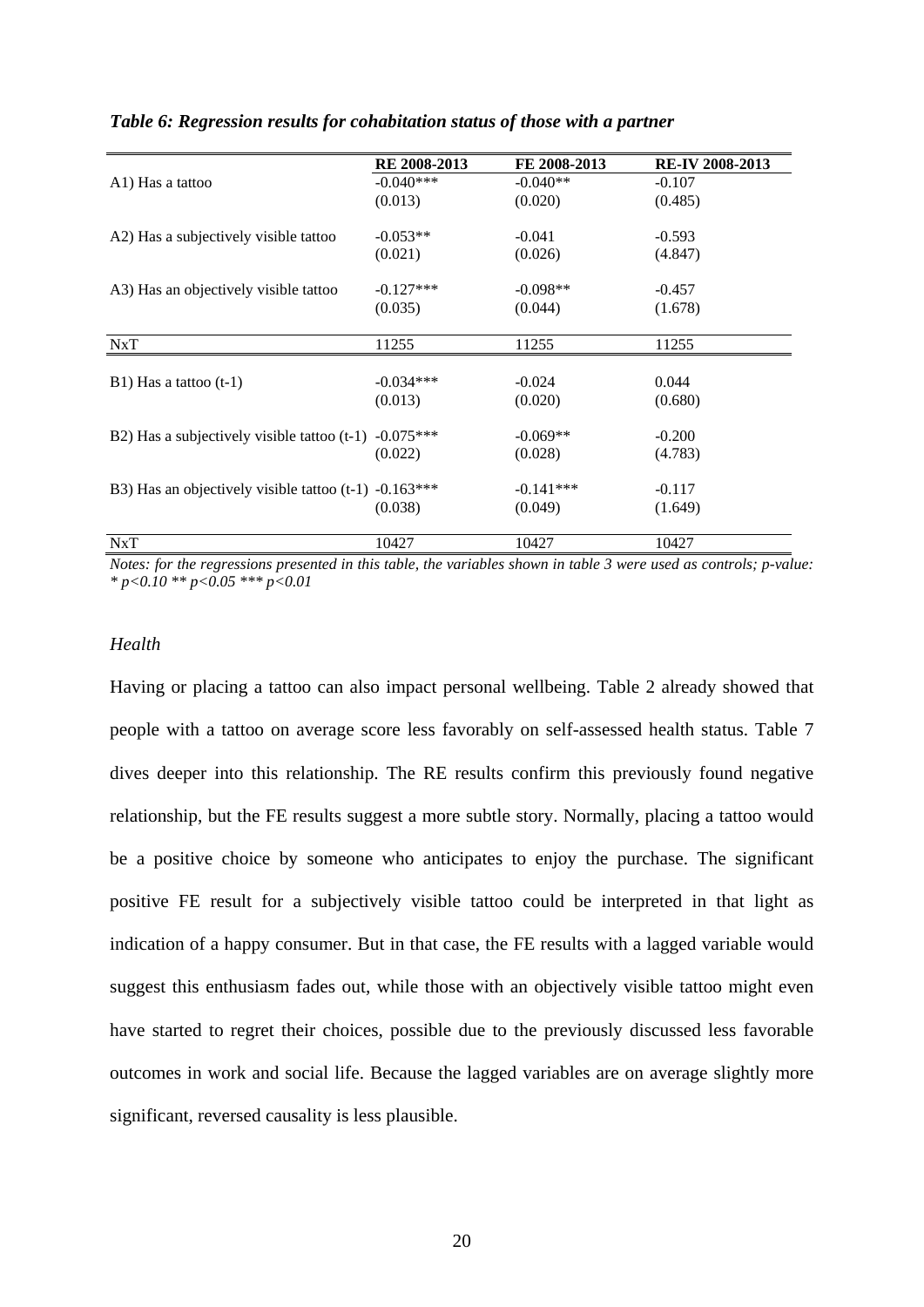|                                                                    | RE 2008-2013 | FE 2008-2013 | <b>RE-IV 2008-2013</b> |
|--------------------------------------------------------------------|--------------|--------------|------------------------|
| A1) Has a tattoo                                                   | $-0.082**$   | 0.080        | $-0.581$               |
|                                                                    | (0.032)      | (0.064)      | (1.501)                |
| A2) Has a subjectively visible tattoo                              | $-0.026$     | $0.174**$    | $-5.658$               |
|                                                                    | (0.056)      | (0.086)      | (8.638)                |
| A3) Has an objectively visible tattoo                              | $-0.159*$    | $-0.167$     | 0.830                  |
|                                                                    | (0.093)      | (0.155)      | (5.834)                |
| NxT                                                                | 13486        | 13486        | 13486                  |
| $B1)$ Has a tattoo (t-1)                                           | $-0.083**$   | 0.053        | $-0.957$               |
|                                                                    | (0.032)      | (0.061)      | (0.944)                |
| $B2$ ) Has a subjectively visible tattoo (t-1)                     | $-0.103*$    | 0.027        | $-29.129$              |
|                                                                    | (0.060)      | (0.092)      | (40.550)               |
| B3) Has an objectively visible tattoo $(t-1)$ -0.236 <sup>**</sup> |              | $-0.373**$   | $-1.818$               |
|                                                                    | (0.099)      | (0.172)      | (4.483)                |
| NxT                                                                | 12400        | 12400        | 12400                  |

#### *Table 7: Regression results for self-assessed health status*

*Notes: for the regressions presented in this table, the variables shown in table 3 were used as controls; p-value: \* p<0.10 \*\* p<0.05 \*\*\* p<0.01*

Table 2 showed a strong positive correlation between having a tattoo and substance use, in accordance with e.g. Brooks et al. (2003) and Stirn et al. (2006). In table 8 we present the regression results of the number of substances used on having a tattoo, with substance use on a scale from 0 (no substance use) to 5 (five types of substances used over the past month). The RE results show a consistent and strongly significant positive relationship between having a tattoo and substance use, both in current year and in next year. The FE analyses give the same picture, at least for the visible tattoos. Of course, placing a tattoo cannot plausibly cause increased substance use (except, perhaps, for some use of sedatives due to tattoo related physical problems, like infections to the skin). Possibly, there are omitted variables that cause a rising interest in both tattoos and substances.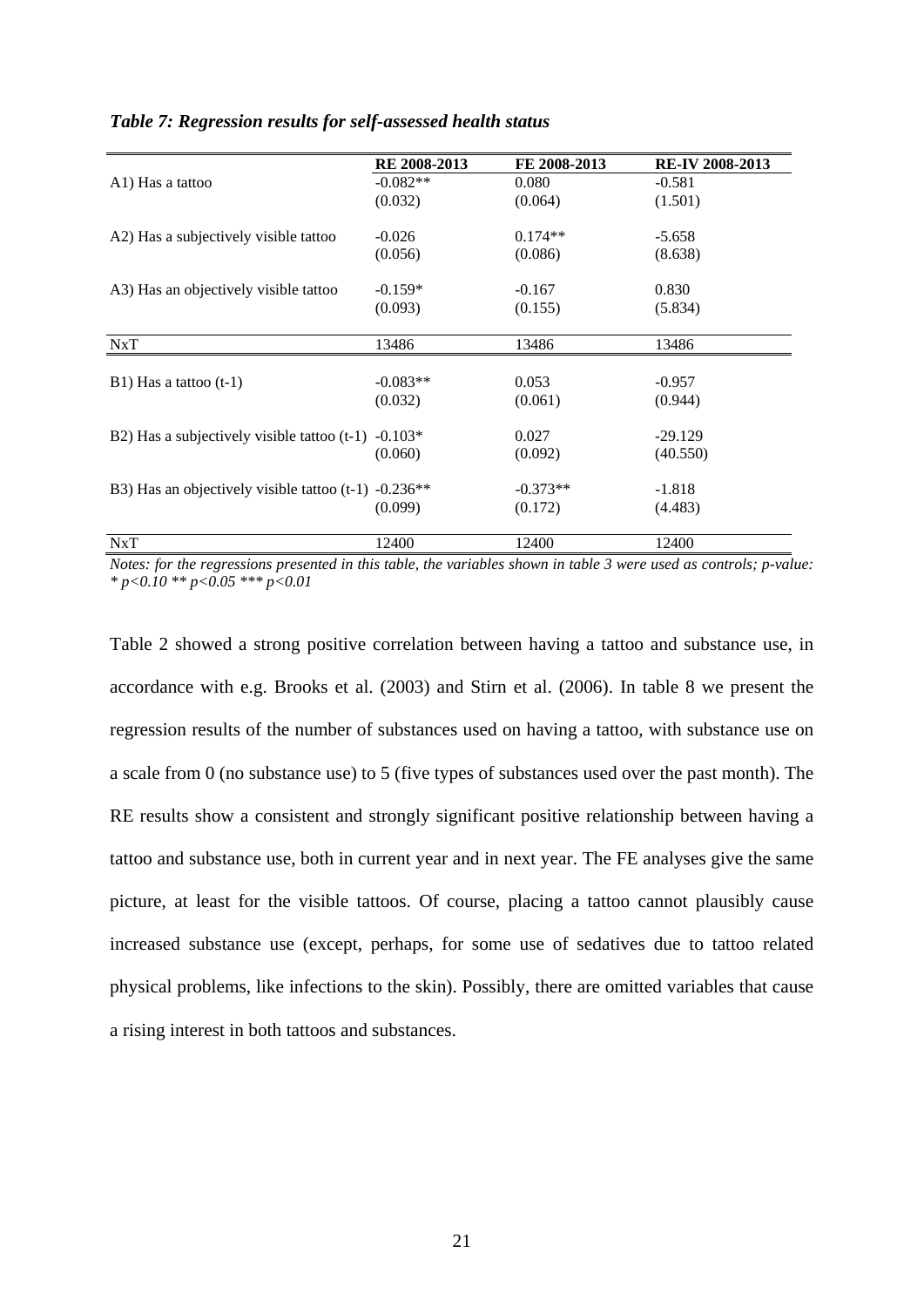#### *Table 8: Regression results for substance use*

|                                                        | RE 2008-2013 | FE 2008-2013 | <b>RE-IV 2008-2013</b> |
|--------------------------------------------------------|--------------|--------------|------------------------|
| A1) Has a tattoo                                       | $0.099***$   | 0.038        | $-0.007$               |
|                                                        | (0.013)      | (0.026)      | (0.484)                |
| A2) Has a subjectively visible tattoo                  | $0.150***$   | $0.138***$   | 0.774                  |
|                                                        | (0.023)      | (0.035)      | (2.204)                |
| A3) Has an objectively visible tattoo                  | $0.088**$    | $0.135**$    | $-0.896$               |
|                                                        | (0.038)      | (0.063)      | (2.240)                |
| NxT                                                    | 13458        | 13458        | 13458                  |
|                                                        |              |              |                        |
| $B1)$ Has a tattoo (t-1)                               | $0.099***$   | 0.031        | 0.051                  |
|                                                        | (0.013)      | (0.025)      | (0.468)                |
| B2) Has a subjectively visible tattoo $(t-1)$          | $0.178***$   | $0.206***$   | 3.834                  |
|                                                        | (0.025)      | (0.038)      | (4.410)                |
| B3) Has an objectively visible tattoo (t-1) $0.154***$ |              | $0.315***$   | $-0.121$               |
|                                                        | (0.041)      | (0.070)      | (2.037)                |
| NxT                                                    | 12377        | 12377        | 12377                  |

*Notes: for the regressions presented in this table, the variables shown in table 3 were used as controls; p-value: \* p<0.10 \*\* p<0.05 \*\*\* p<0.01*

#### *4. Conclusion*

In this study we provided unique data on the prevalence of tattoos in the Netherlands. Based on representative panel data, in 2013 almost 10% of the Dutch population had at least one tattoo and this number has been growing rapidly in recent years. Each cohort surpasses the previous one in getting more tattoos at a younger age. Yet, based on bivariate correlations, the tattooed population still differs significantly from the non-tattooed population on a wide range of demographic characteristics. In particular on health items, both physical and mental, they score less favorable. Having a tattoo is also still correlated with lower educational attainment.

 We performed a series of regression analyses to further study the relationship between having a tattoo and several outcome measures. We found no evidence of a (negative) impact of having a tattoo on income, but we did find some indications that the employment status of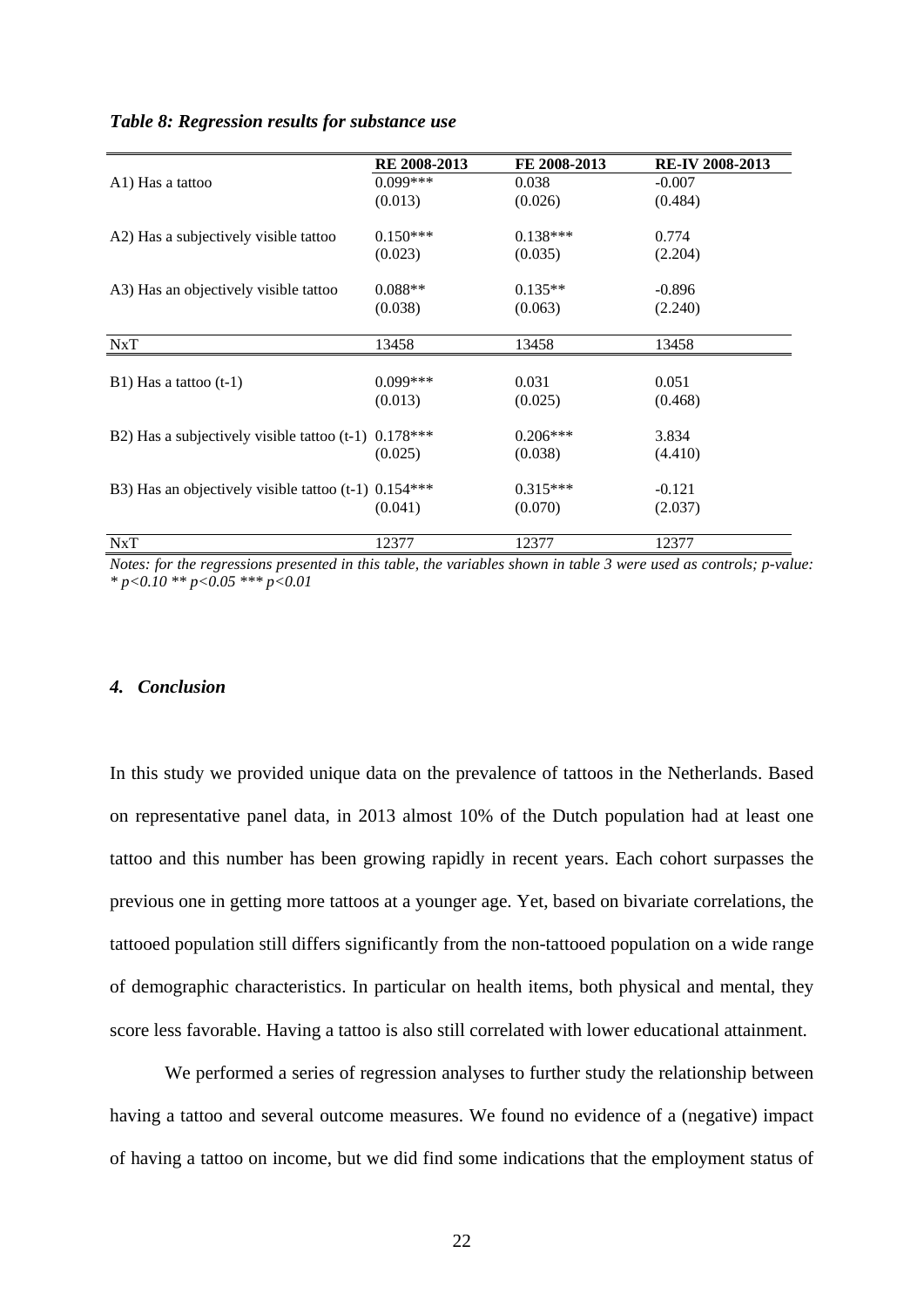those with a (visible) tattoo is more vulnerable. We also found that someone with a tattoo has a lower chance of living together with a partner, has a lower self-assessed health status (at least in the longer run), and uses substances more often. We discussed the plausibility of causality in these relationships, but must conclude that in most cases more data is required for further research.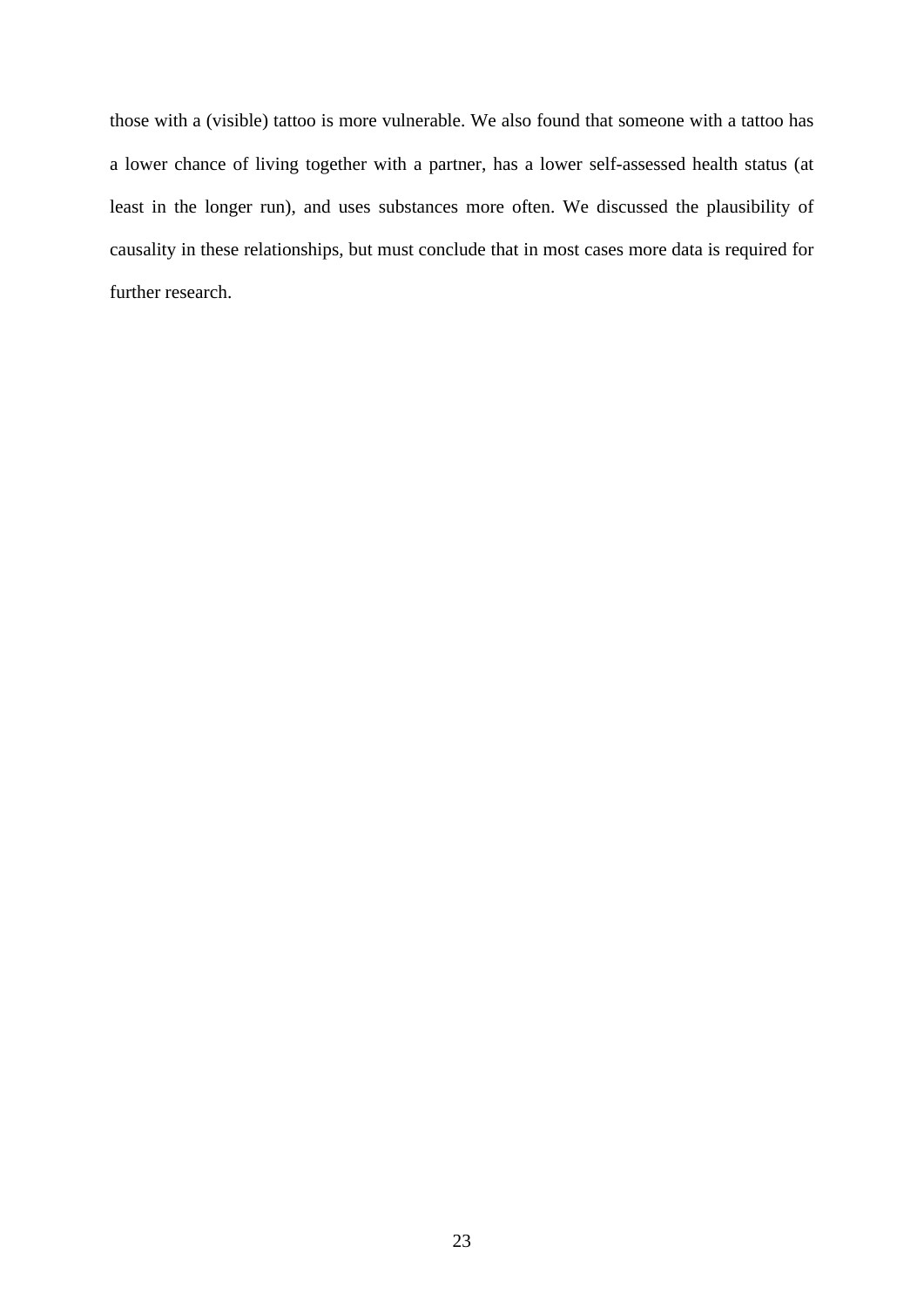#### *References*

- Akerlof, G. A., & Kranton, R. E. (2000). Economics and identity. *Quarterly journal of Economics,* 715-753.
- Bekhor, P. S., Bekhor, L., & Gandrabur, M. (1995). Employer attitudes toward persons with visible tattoos. *Australasian journal of Dermatology, 36(2)*, 75-77.
- Brallier, S. A., Maguire, K. A., Smith, D. A., & Palm, L. J. (2011). Visible tattoos and employment in the restaurant service industry. *International Journal of Business and Social Science, 2(6)*, 72-76.
- Brooks, T. L., Woods, E. R., Knight, J. R., & Shrier, L. A. (2003). Body modification and substance use in adolescents: is there a link? *Journal of Adolescent Health, 32(1)*, 44- 49.
- Camerer, C., Loewenstein, G., & Prelec, D. (2005). Neuroeconomics: How neuroscience can inform economics. *Journal of economic Literature*, 9-64.
- Doleac, J. L., & Stein, L. C. (2013). The visible hand: Race and online market outcomes. *The Economic Journal, 123(572)*, F469-F492.
- Fryer, R., & Jackson, M. O. (2008). A categorical model of cognition and biased decision making. *The BE Journal of Theoretical Economics, 8(1)*.
- Greif, J., Hewitt, W., & Armstrong, M. L. (1999). Tattooing and body piercing body art practices among college students. *Clinical Nursing Research, 8(4)*, 368-385.
- Hamermesh, D. S., & Biddle, J. E. (1994). Beauty and the Labor Market. *The American Economic Review, 84(5)*, 1174-1194.
- Harger, K. R. (2014). Bad Ink: Visible Tattoos and Recidivism. *Available at SSRN 2499502.*
- Harper, B. (2000). Beauty, stature and the labour market: a British cohort study. *Oxford Bulletin of Economics and Statistics, 62(s1)*, 771-800.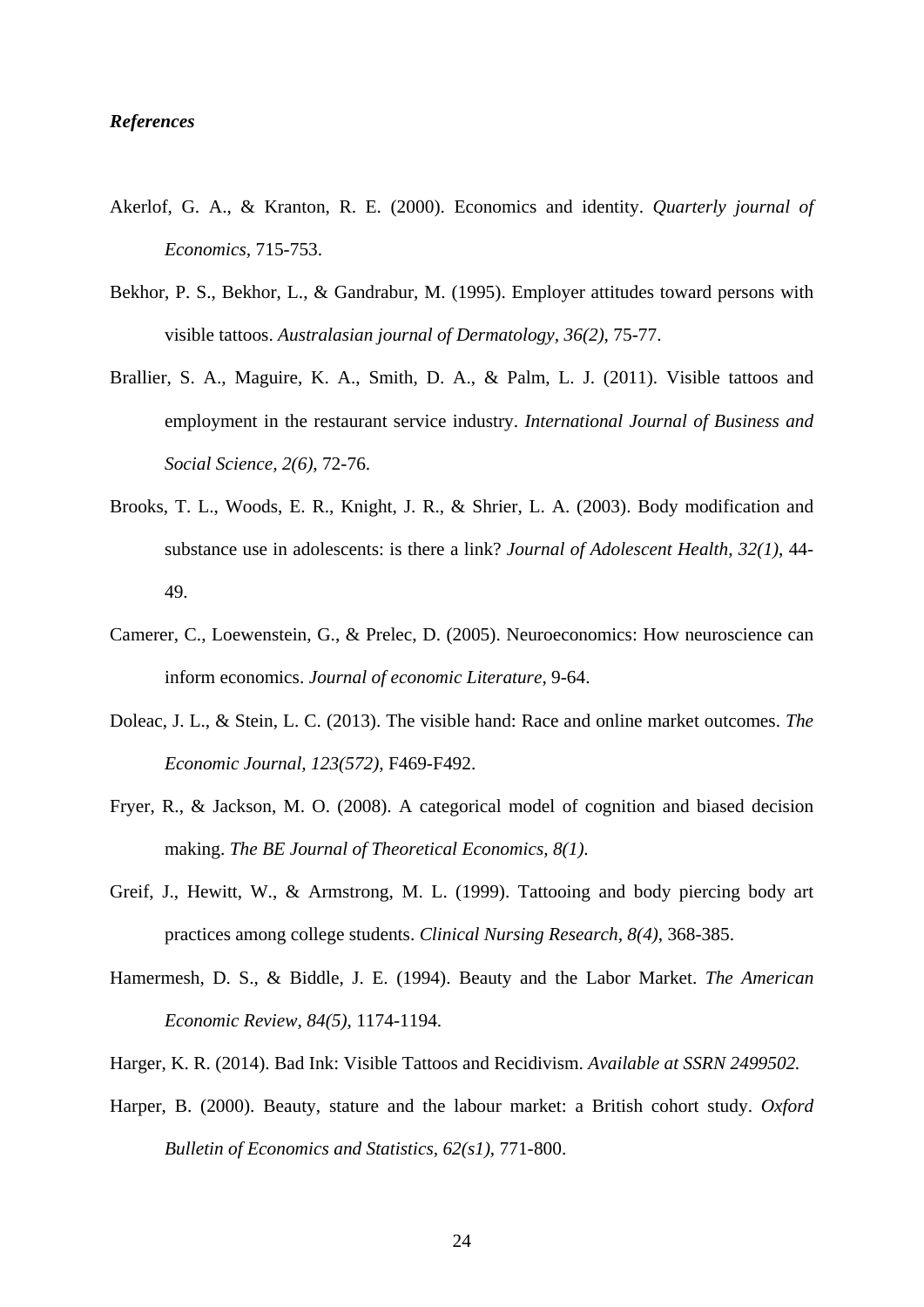Mocan, H. N., & Tekin, E. (2006). Guns and Juvenile Crime\*. *Journal of Law and Economics, 49(2)*, 507-531.

NBA Tattoos, retrieved from http://nbatattoos.tumblr.com/ (2015, July)

- Putnins, A. (2002). Young offenders, tattoos and recidivism. *Psychiatry, Psychology and Law, 9(1)*, 62-68.
- Roberts, D. J. (2012). Secret ink: Tattoo's place in contemporary American culture. *The Journal of American Culture, 35(2)*, 153-165.
- Stirn, A., Hinz, A., & Brähler, E. (2006). Prevalence of tattooing and body piercing in Germany and perception of health, mental disorders, and sensation seeking among tattooed and body-pierced individuals. *Journal of Psychosomatic Research, 60(5)*, 531-534.
- Watkins, L. M., & Johnston, L. (2000). Screening job applicants: The impact of physical attractiveness and application quality. *International Journal of Selection and Assessment, 8(2)*, 76-84.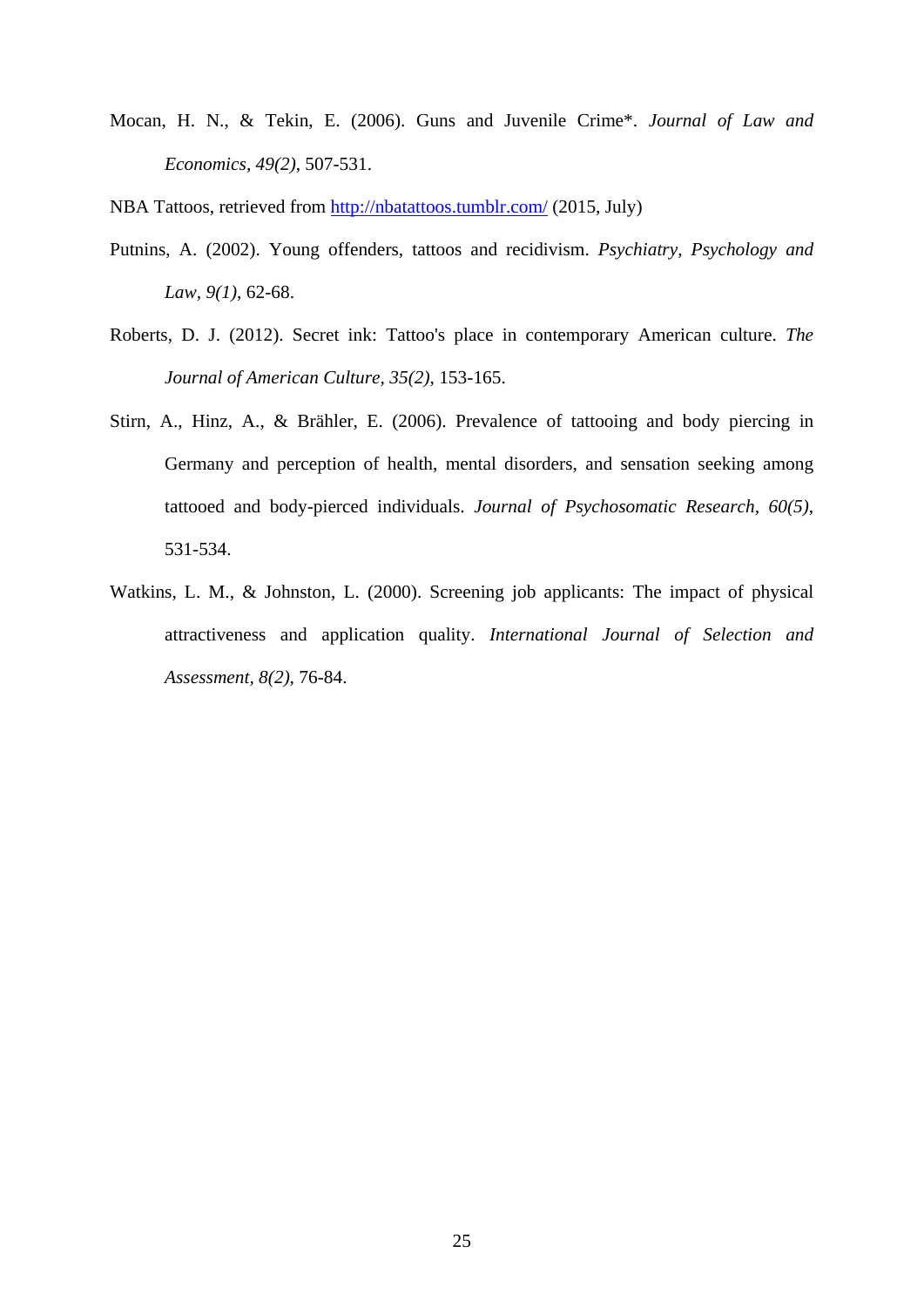#### **Appendix 1: LISS panel data – studies and variables used in regression analyses**

**1 - Background Variables (November 2007 – May 2013)**  *age, gender, urban character of place of residence, country of origin, education, net household income, primary occupation*  **2 - Health: LISS Core Study - wave 1 (2007) to wave 7 (2013)** 

*self-assessed health status, substance use* 

- **3 Religion and Ethnicity: LISS Core Study wave 1 (2008) to wave 6 (2013)**
- **5 Family and Household: LISS Core Study wave 1 (2008) to wave 6 (2013)**

 *Relationship and cohabitation status* 

- **8 Politics and Values: LISS Core Study wave 1 (2007) to wave 7 (2013)**
- **49 Commercial Opportunities (August 2010)**

More information about the LISS panel can be found at: www.lissdata.nl.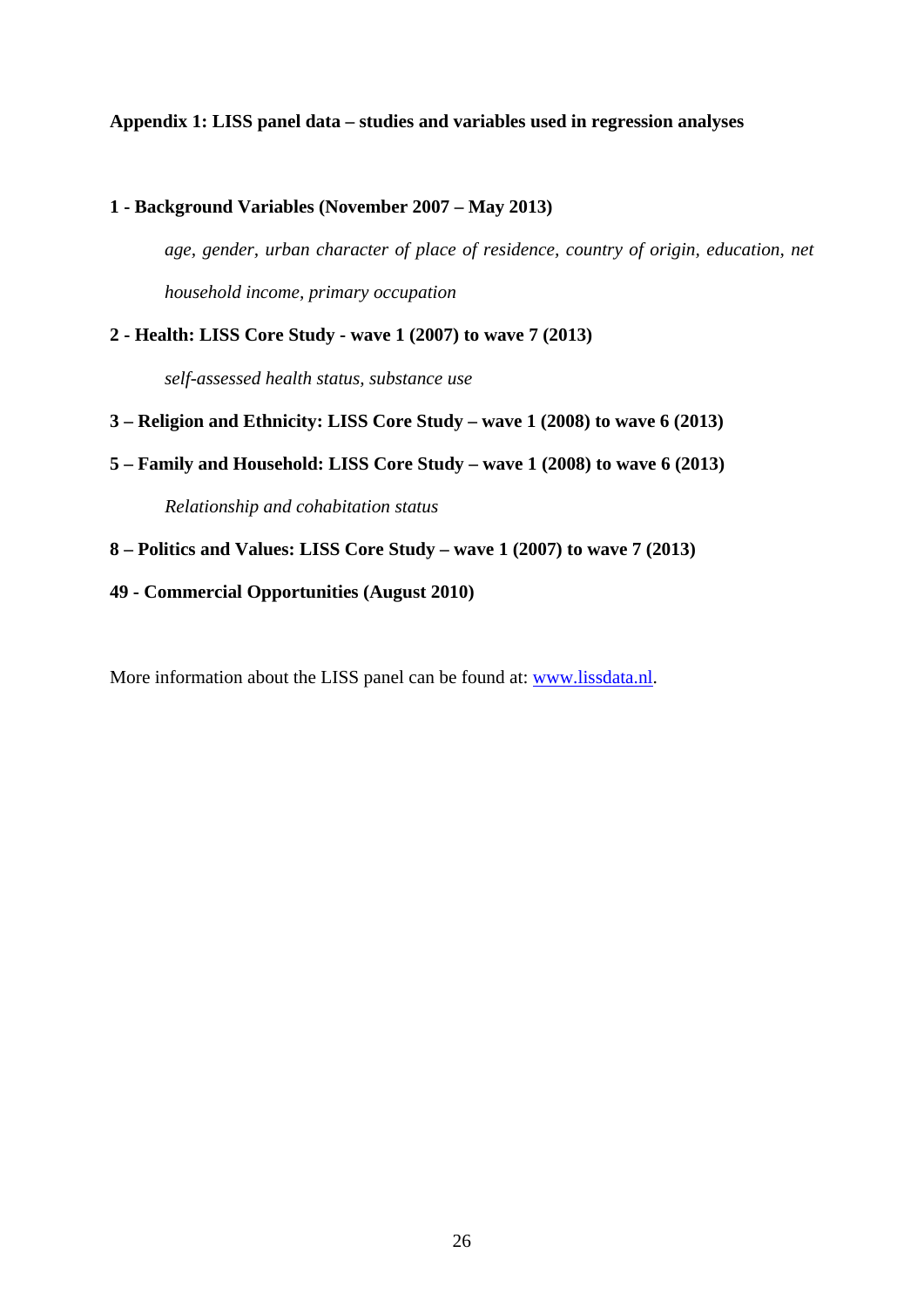## **Appendix 2: Additional descriptive statistics**

#### *Tabel 9 - Health*

|                                           |      | Has no tattoos |     | Has tattoo(s) |                                |
|-------------------------------------------|------|----------------|-----|---------------|--------------------------------|
| <b>Variables</b>                          | Obs  | <b>Mean</b>    | Obs |               | Mean t-test sign. <sup>A</sup> |
| Do physical health or emotional           |      |                |     |               |                                |
| problems hinder your : (1=not at all,     |      |                |     |               |                                |
| 5=very much)                              |      |                |     |               |                                |
| daily activities                          | 2288 | 1.668          | 336 | 1.854         | ***                            |
| social activities<br>$\bullet$            | 2288 | 1.596          | 336 | 1.813         | ***                            |
| …work                                     | 2288 | 1.750          | 336 | 1.982         | ***                            |
| Do you regularly suffer from: (1=yes,     |      |                |     |               |                                |
| $0=no$                                    |      |                |     |               |                                |
| pain in back/joints<br>$\bullet$          | 2279 | 0.484          | 332 | 0.506         | $\overline{\phantom{a}}$       |
| heart<br>$\bullet$                        | 2279 | 0.033          | 332 | 0.048         |                                |
| breathing<br>$\bullet$                    | 2279 | 0.057          | 332 | 0.123         | ***                            |
| coughing/flu<br>$\bullet$                 | 2279 | 0.161          | 332 | 0.214         | $***$                          |
| stomach<br>$\bullet$                      | 2279 | 0.135          | 332 | 0.172         | ∗                              |
| headache<br>$\bullet$                     | 2279 | 0.193          | 332 | 0.259         | ***                            |
| fatigue<br>$\bullet$                      | 2279 | 0.305          | 332 | 0.383         | ***                            |
| sleeping problems<br>$\bullet$            | 2279 | 0.199          | 332 | 0.280         | ***                            |
| other recurrent complaints<br>$\bullet$   | 2279 | 0.125          | 332 | 0.145         | $\sim$                         |
| no recurrent complaints<br>$\bullet$      | 2279 | 0.301          | 332 | 0.235         | $**$                           |
| How many days in the last month were      |      |                |     |               |                                |
| you unable to work? (1=0 days, 5=more     |      |                |     |               |                                |
| than 10 days)                             |      |                |     |               |                                |
| unable to work                            | 2286 | 1.399          | 335 | 1.612         | ***                            |
| Are you at least once a week taking       |      |                |     |               |                                |
| medicine for: $(1=yes, 0=no)$             |      |                |     |               |                                |
| high blood presure<br>$\bullet$           | 2285 | 0.073          | 333 | 0.081         | $\overline{a}$                 |
| high blood cholesterol<br>$\bullet$       | 2285 | 0.130          | 333 | 0.096         | $\ast$                         |
| infarction<br>$\bullet$                   | 2285 | 0.020          | 333 | 0.021         |                                |
| other heart disease<br>$\bullet$          | 2285 | 0.019          | 333 | 0.033         |                                |
| asthma<br>$\bullet$                       | 2285 | 0.039          | 333 | 0.069         | $**$                           |
| diabetes<br>$\bullet$                     | 2285 | 0.029          | 333 | 0.036         |                                |
| joint pain/infection<br>$\bullet$         | 2285 | 0.067          | 333 | 0.087         | $\sim$                         |
| other pains (headache, etc.)<br>$\bullet$ | 2285 | 0.100          | 333 | 0.159         | ***                            |
| sleeping problems<br>$\bullet$            | 2285 | 0.037          | 333 | 0.075         | ***                            |
| anxiety or depression<br>$\bullet$        | 2285 | 0.046          | 333 | 0.072         | $**$                           |
| osteoporosis (hormonal)<br>$\bullet$      | 2285 | 0.004          | 333 | 0.003         |                                |
| osteoporosis (non-hormonal)<br>$\bullet$  | 2285 | 0.007          | 333 | 0.012         |                                |
| heartburn<br>$\bullet$                    | 2285 | 0.069          | 333 | 0.114         | ***                            |
| chronic bronchitis<br>$\bullet$           | 2285 | 0.014          | 333 | 0.033         | $**$                           |
| other complaints/diseases<br>$\bullet$    | 2285 | 0.148          | 333 | 0.183         | $\ast$                         |
| I do not take any medicine<br>$\bullet$   | 2285 | 0.579          | 333 | 0.517         | $**$                           |

*Notes: year=2013, respondents are part of the labor force or disabled, A two-sided p-value: \* p<0.10 \*\* p<0.05 \*\*\* p<0.01*